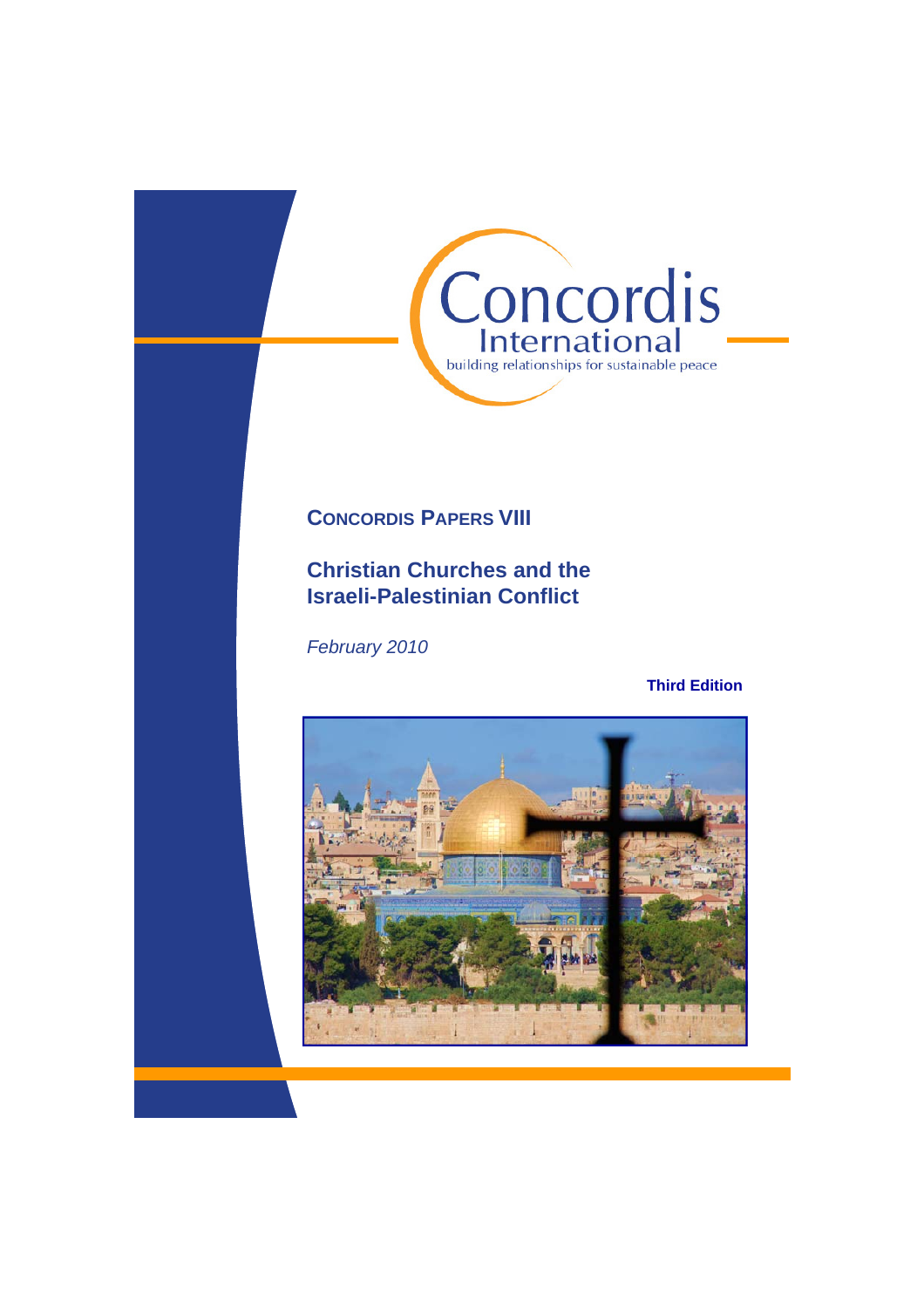## **Blessed are the peacemakers …**

# **Matthew 5:9**

in a second component of the second component of the second component of the second component of the second component of the second contract of the second contract of the second contract of the second contract of the secon

# **List of Contents**

## **Page**

| 4<br>5<br>6<br>8<br>10 | <b>Maps</b><br>A Note on the Purpose of this Booklet<br>(Revised for 3rd Edtion)<br><b>Chronology (expanded in 2nd Edition)</b><br><b>Current Political Background</b><br><b>Dr Fiona McCallum</b><br><b>A Christian View of Israel</b><br><b>Dr Calvin Smith</b> |
|------------------------|-------------------------------------------------------------------------------------------------------------------------------------------------------------------------------------------------------------------------------------------------------------------|
|                        |                                                                                                                                                                                                                                                                   |
|                        |                                                                                                                                                                                                                                                                   |
|                        |                                                                                                                                                                                                                                                                   |
|                        |                                                                                                                                                                                                                                                                   |
|                        |                                                                                                                                                                                                                                                                   |
| 12                     | <b>Biblical Perspectives on Israel and Palestine and</b><br>how these Relate to the Church<br><b>Revd Chris Rose</b>                                                                                                                                              |
| 14                     | <b>Summary of Discussion at Consultation</b>                                                                                                                                                                                                                      |
| 16                     | <b>Working Together towards Peaceful Co-existence</b><br><b>Geoffrey Smith and Jerry Marshall</b>                                                                                                                                                                 |
| 18                     | <b>Musalaha and the Churches</b><br><b>Dr Salim Munayer</b>                                                                                                                                                                                                       |
| 20                     | <b>The Need for a Bridging Narrative</b><br><b>Dr Richard Harvey</b>                                                                                                                                                                                              |
| 22                     | <b>Engaging with the Land and People</b><br><b>Revd Mike Fuller</b>                                                                                                                                                                                               |
| 24                     | <b>Core Christian Principle Common to All</b><br><b>Ben White</b>                                                                                                                                                                                                 |
| 26                     | <b>The Contributors</b>                                                                                                                                                                                                                                           |
| 27                     | <b>About Concordis International</b>                                                                                                                                                                                                                              |
|                        |                                                                                                                                                                                                                                                                   |
|                        |                                                                                                                                                                                                                                                                   |

Cover photo: © CC Or Hitch

Ŧ.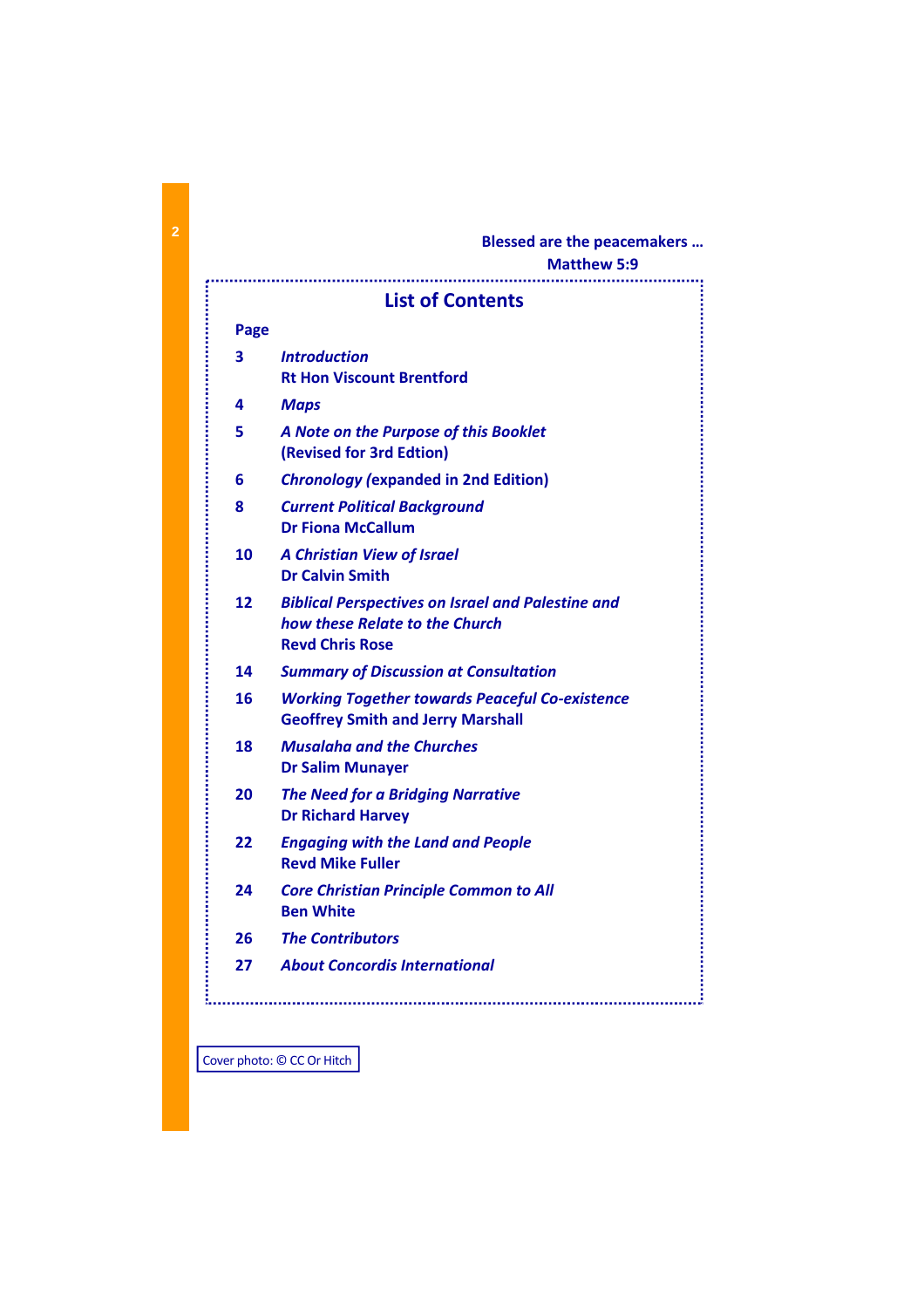## **Introduction**

### **Rt Hon Viscount Brentford**

C oncordis International has worked—not always under that name—for over 25<br>
years to build sustainable and just peace in areas suffering from war, by developing relationships between key individuals on all sides of violent conflict and helping them together to find constructive ways forward. Our field of experience includes South Africa, Rwanda, Sudan, Kenya and Afghanistan. With respect to the Middle East, we have so far limited ourselves to the relatively modest ambitions that available funding has allowed.

This paper is the eighth in a series which seeks to build on the strengths of the Concordis approach through spreading understanding of issues and the multilateral consensus developed in consultations, primarily connected with the conflicts in Sudan. Over the years, a host of consultations have been held on a wide range of themes, each with its own unique set of presentations, discussions, conclusions and recommendations.

This booklet results from a consultation we held in Cambridge, England, in September 2009 on *The Role of British Churches in the Israeli‐Palestinian Conflict*. Participating—in their personal capacities—were theologians, church leaders, academics and activists holding a spectrum of views on the issues. Our aim is both to provide wider access to the main content of presentations made at our consultations and to draw together the range of views expressed by participant in a succinct and readable form. Apart from the 'guest article' by Dr Munayer, the content of this paper represents a balanced selection of the presentations and discussion at the consultation, not necessarily the opinions of Concordis International. Authors are of course responsible for their own contributions, but Concordis takes overall editorial responsibility.

In addition to the articles from the contributors listed on page 26, we have of course received much helpful advice and input from those who attended the September consultation and from many others. We are grateful to all.

Concordis Papers are available for download from our website and are disseminated widely to those interested in the specific subject matter. I hope you will find them a useful resource.

Brentford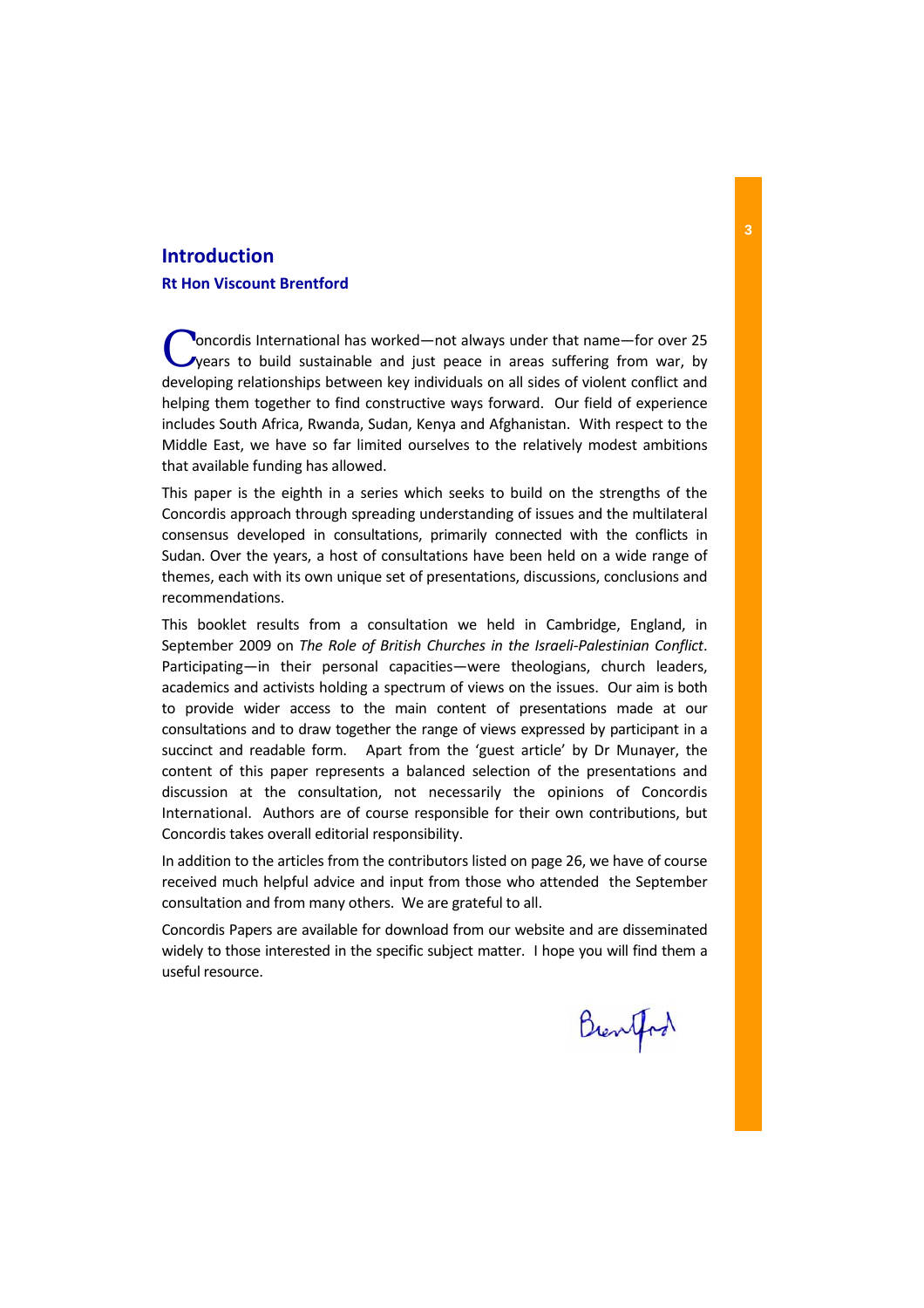# **Maps Old and New**





Maps: The World Factbook



Mosaic map of Jerusalem, Madaba. Photo: © CC spdl\_n1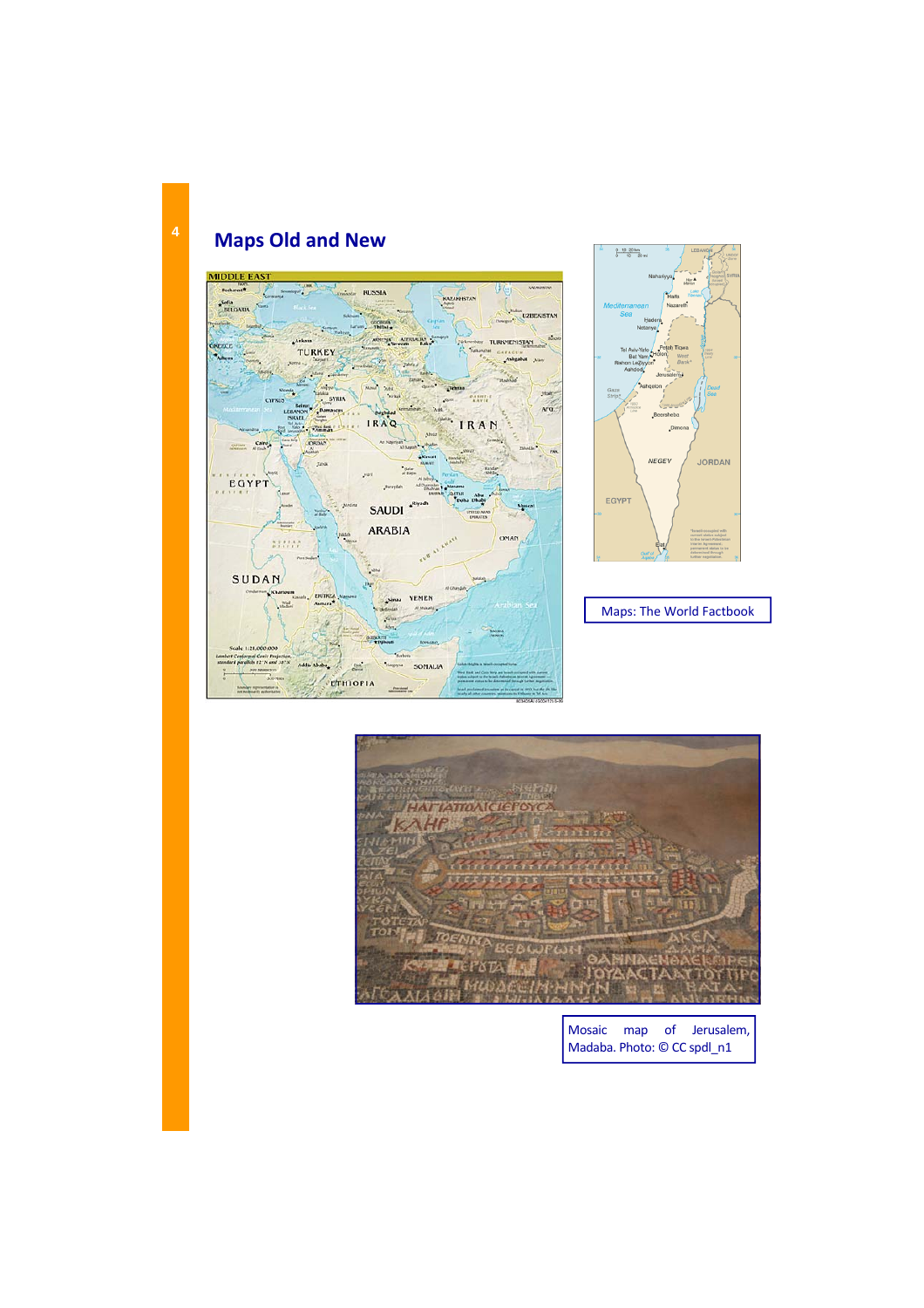# **A Note on the Purpose of this Booklet**

## **Peter Dixon, Chief Executive, Concordis International**

I hose who know Concordis International from other contexts will be aware that we do not espouse a particular point of view, be it political or theological. Rather, we exist to bring all strands of opinion into contact with each other in an atmosphere of cooperation, in the hope that the quantity of light gener‐ ated may exceed that of heat.

In the situations of violent conflict with which we normally engage, this happy situation does not always prevail. We did not expect violence at our Cambridge consultation for British church leaders and others in September. Nevertheless, I was impressed by the amount of mutual comprehension between the wide range of viewpoints represented. It seemed right, to those present and to us, to make this rich spectrum of knowledge and opinion available to a wider audience. Hence this booklet, which was originally published for UK churches but in the 3rd Edition is provided for wider application.

We hope that the articles we present are both accessible and thought-provoking. Building on the historical and political foundations laid by Christopher Catherwood and Fiona McCallum, the articles by Calvin Smith, Chris Rose and Ben White set out the stalls of the main opposing Christian views on conflict in the Holy Land. Richard Harvey's mini‐survey of theological perspectives on the conflict helpfully positions these views within a spectrum of approaches. Meanwhile, Mike Fuller, Geoffrey Smith and Jerry Marshall take an essentially pragmatic approach to the conflict in their respective calls for constructive engagement as peacemakers. Finally, recognising that the consultation lacked an authentic voice from the region, we count ourselves privileged to include an article by Salim Munayer, the Director of an or‐ ganisation that spans the divide.

The consultation itself was born of a conviction that theological difference has pre‐ vented the churches from fulfilling the role of peacemakers in the Israeli‐ Palestinian conflict. There are other barriers to the performance of this mission, notably the difficult situations in which Palestinian Christians and Messianic Jews find themselves. Yet it is difficult not to agree with Salim Munayer that the churches have been unsuccessful in "acting as a bridge across the gap of suspicion and hatred". Perhaps we Christians from outside the region need to examine our own past and current role in this.

Who should read these articles? I suspect that any Christian, whatever the denomination, whose knowledge of the issues is less than perfect will learn some‐ thing, particularly about those with whom he or she does not agree. There may be much here with which you disagree. Nevertheless, we at Concordis hope that this short document will be a useful tool in the learning process for many.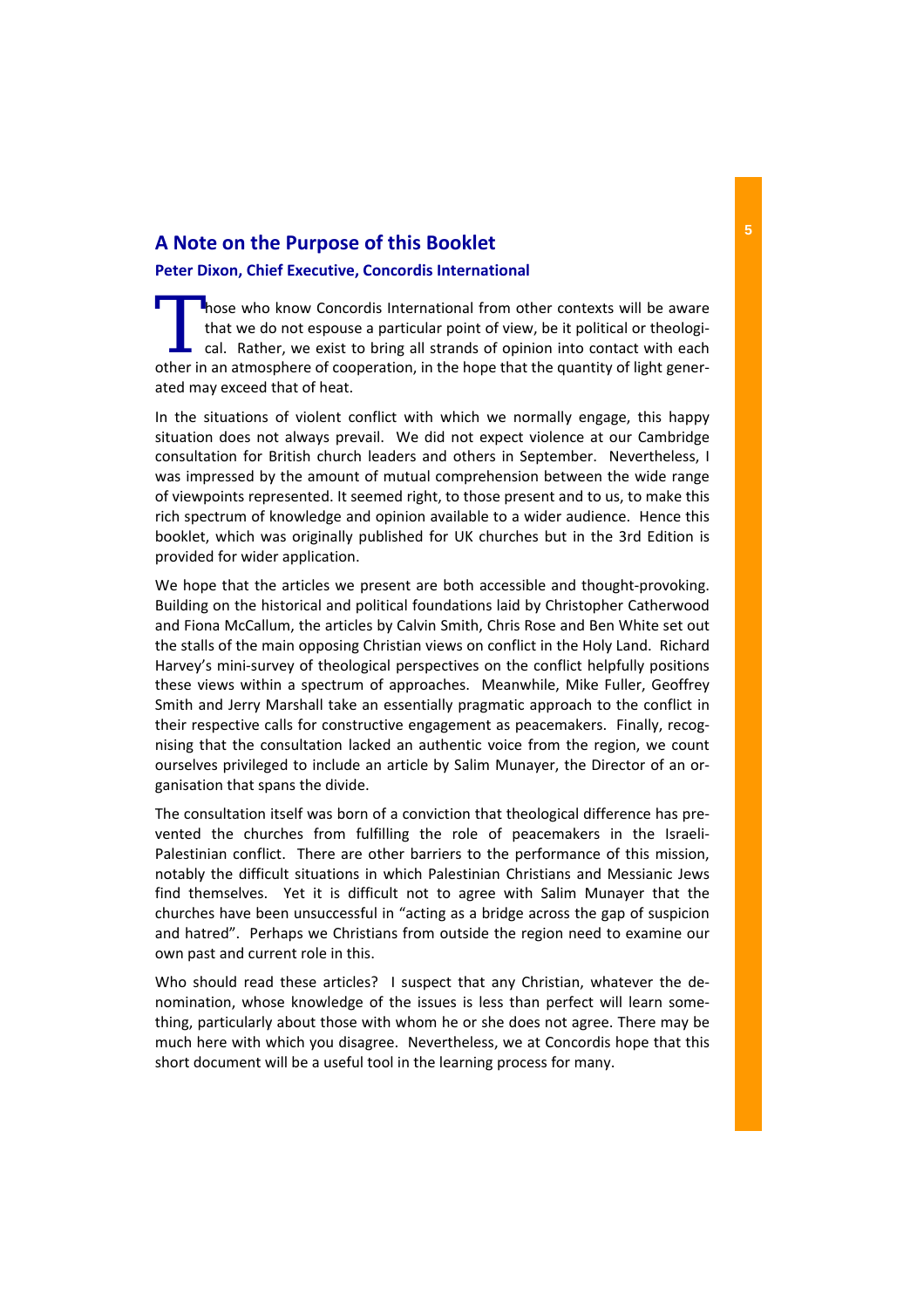# **A Chronology**

## *Prepared from an original chronology by Christopher Catherwood and other sources.*

*c. 1950 BC* Abraham leaves Sumer (in modern Iraq) for Canaan.

*c. 1000‐961 BC* Reign of David.

*c. 961‐922 BC* Reign of Solomon.

*c. 922 BC* Israel divided into the kingdoms of Israel and Judah.

**332 BC** Alexander the Great conquers Jerusalem

*63 BC* Roman conquest of Jerusalem

*c.6‐4 BC* Birth of Jesus

### *AD*

*c.70* Herod's Temple destroyed.

*7th Century* Muslim Arab armies moved North from Arabia to conquer most of the Middle East, including Palestine.

*1099‐1187* Crusaders establish the Latin Kingdom of Jerusalem.

*Mid 1200s‐1517* Mamelukes established an empire including the area of Palestine.

16th-19th Century Palestine under Ottoman rule as part of (southern) Syria.

**19th Century** Jewish communities and families, mostly from Eastern Europe, fleeing increasing anti‐Semitism and pogroms in Europe, begin to immigrate in increasing numbers to Palestine.

**1882** Baron Edmond de Rothschild begins financial backing of Jewish immigration in Palestine.

1891 First Palestinian protest against Zionist aims.

1896 Publication of "Der Judenstaat" by Austrian Zionist leader Theodor Herzl, advocating creation of Jewish state in Argentina or Palestine.

*1913* First Arab Nationalist Congress meets in Paris.

*1914‐18* World War I. Ottoman state enters the war on the side of Germany. *1915* Hussein‐McMahon Correspondence promises an Arab state in return for revolt against the Turks.

**November 1917** Balfour Declaration: [British] government would "view with favour the establishment in Palestine of a national home for the Jewish people".

*March 1922* Britain divides the Mandate area into Palestine and Transjordan, giving Hashemites control over Transjordan.

*1936–1939* Arab revolt.

*August 1947* Seelisberg Declaration on the Holocaust by Christian participants at In‐ ternational Conference of Christians and Jews.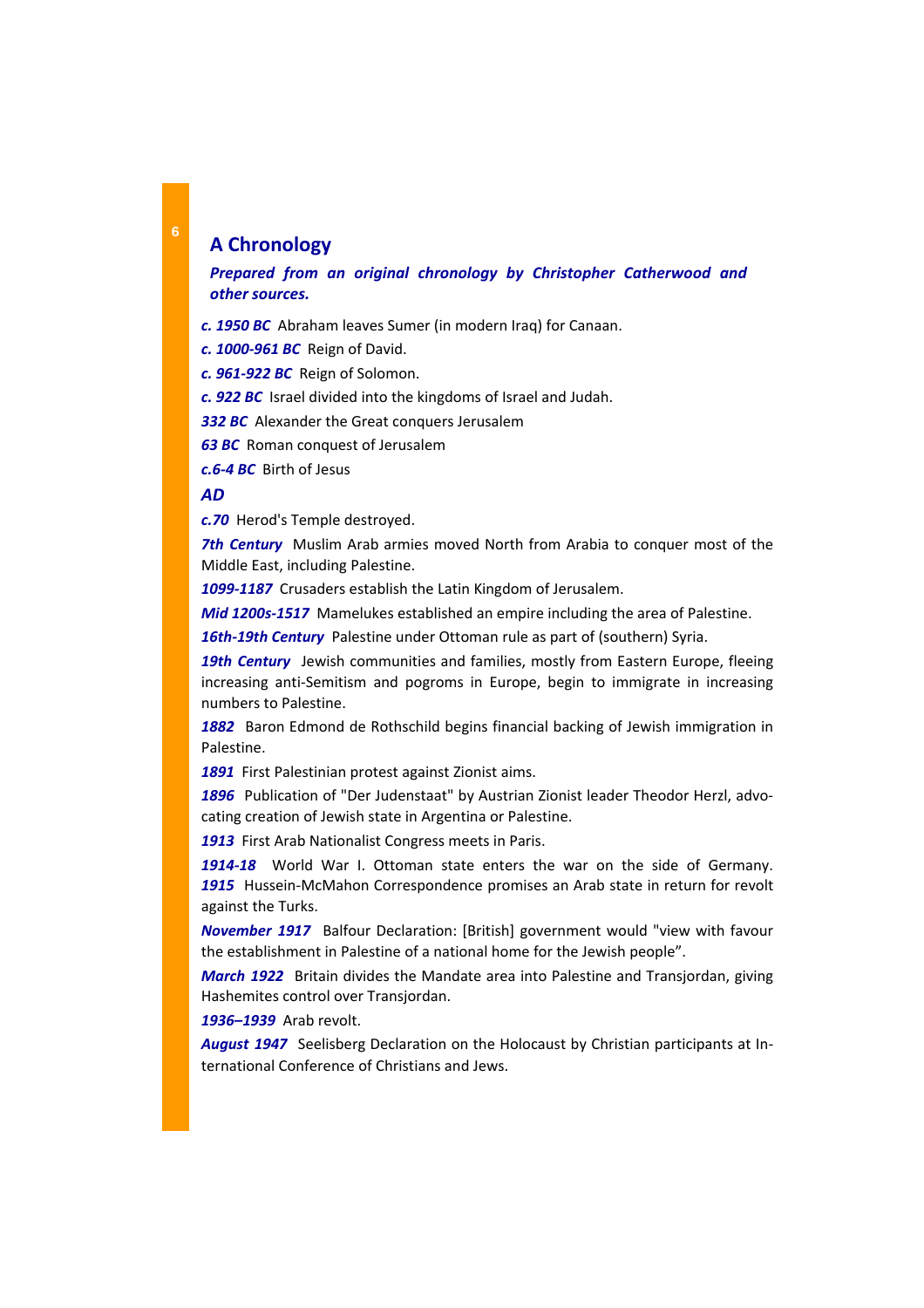*November 1947*  UN Partition Plan accepted by Jewish leaders, rejected by Arab leaders.

*May* 1948 State of Israel declared. Arab armies attack new Jewish state. Arab-Israeli War lasts for 13 months. About 700,000 Palestinian Arabs become refugees. Jewish refugees from Arab lands flee to Israel.

*1949* Under armistice, territory of British Mandate divided between the State of Israel, Jordan and Egypt.

*June* 1967 Six-Day War: Pre-emptive Israeli attack against Egyptian Air Force. Israel defeats Egypt, Syria, Jordan and Iraq and captures Sinai Peninsula, Gaza Strip, East Jerusalem, West Bank and Golan Heights.

**September 1967** Khartoum Resolution of Arab Summit—no peace, no recognition, no negotiations with Israel.

*October 1973* Yom Kippur War: Surprise attack by Syria and Egypt in Golan Heights and Sinai Peninsula, supported by Jordan, Iraq, and other Arab nations.

**December 1987** Start of First Intifada, creation of Hamas.

*August 1993* Yasser Arafat and Yitzhak Rabin sign Oslo Declaration of Principles on Interim Self‐Government.

**September 2000** Start of Second Intifada.

*March 2002* Israeli forces begin Operation Defensive Shield. Suicide bomb attacks in Israel.

*April 2002* Israeli troops occupy Bethlehem. Palestinian gunmen occupy Church of the Nativity.

*June* 2002 Israel begins construction of the West Bank "Security Barrier". Palestinian terror attacks on Israelis subsequently drop by 90%.

April 2003 Quartet on the Middle East announces Road Map for peace.

July 2004 International Court of Justice rules the Israeli West Bank barrier illegal, in a non‐binding advisory opinion.

January 2006 Hamas wins landslide majority in Palestinian legislative election.



*September 2006*  UN study declares hu‐ manitarian situation in the Gaza Strip "intolerable"—an estimated 80% of the population living below the poverty line.

*June 2007*  Battle of Gaza begins—Hamas takes control of Gaza Strip from Fatah.

*Dec 2008/Jan 2009*  Israel launches Opera‐ tion Cast Lead against Hamas and enforces subsequent blockade of Gaza.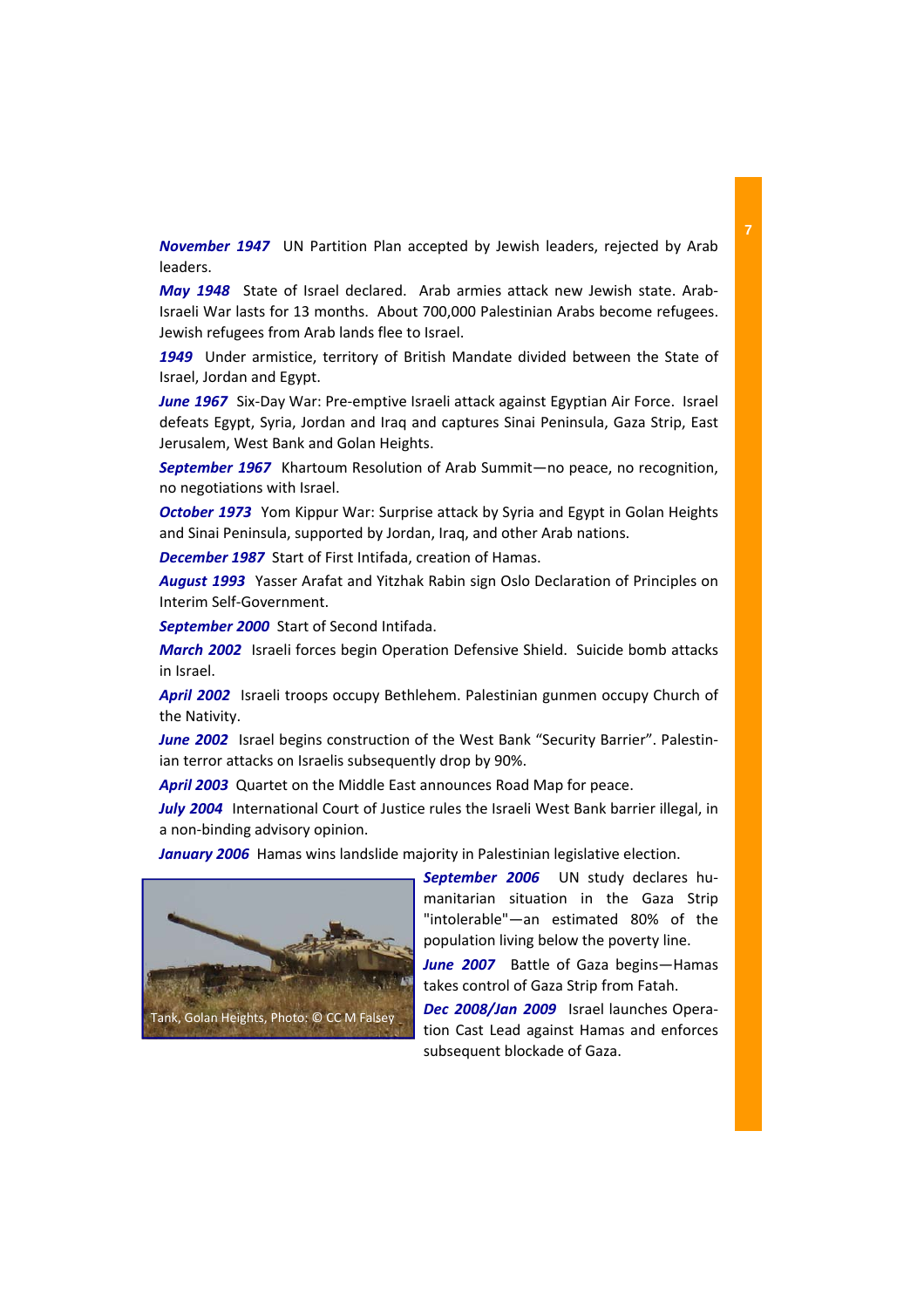# **Current Political Background to the Israeli‐Palestinian Conflict Dr Fiona McCallum**

t the start of the 1990s, conditions were seen as favourable towards a peaceful solution to the Israeli‐Palestinian conflict.

Having fought in previous wars against Israel (1948, 1967 and 1973), the Arab states had disengaged from actively participating in reclaiming Palestine with Egypt signing a peace treaty with Israel in 1979. Under the leadership of Yasser Arafat, the Pales‐ tinian Liberation Organization (PLO) sought to be regarded as the legitimate repre‐ sentative of the Palestinian people and in 1988, accepted UN Security Council Resolution 242—a two‐state solution—and renounced terrorism.

Against the background of the Intifada, a spontaneous uprising beginning in 1987 in the Palestinian Territories against Israeli occupation, and the regional environment created by the US‐led coalition victory against the invasion of Kuwait by Saddam Hussein in 1990, the international community organised the Madrid Peace Confer‐ ence in 1991. Simultaneously, secret talks were held between Israeli and PLO repre‐ sentatives in Oslo and led to the Declaration of Principles in 1993 which has been the framework for further negotiations. This agreement recognised the two‐state solution, set up a Palestinian Self‐Governing Authority and deferred controversial issues to final status negotiations i.e. Jerusalem, refugees, settlements, security ar‐ rangements and borders. Arafat was elected president of the Palestinian Authority (PA) in 1996 and returned to the Palestinian Territories. The peace process was derailed due to the assassination of Israeli Prime Minister Yitzhak Rabin in 1995, suicide bombings orchestrated by Hamas (a Palestinian Islamist group opposed to the agreement) and the election of a right-wing Israeli government in 1996 led by Benjamin Netanyahu.

The Camp David summit in 2000 was seen as a last attempt to solve the conflict, but talks broke down over final status issues and negotiations were halted with the outbreak of the second Intifada in 2000. Fur‐ ther progress has been conditional on the cessa‐ tion of Palestinian vio‐ lence before any meas‐ ures are taken by Israel. Photo © CC tsweden

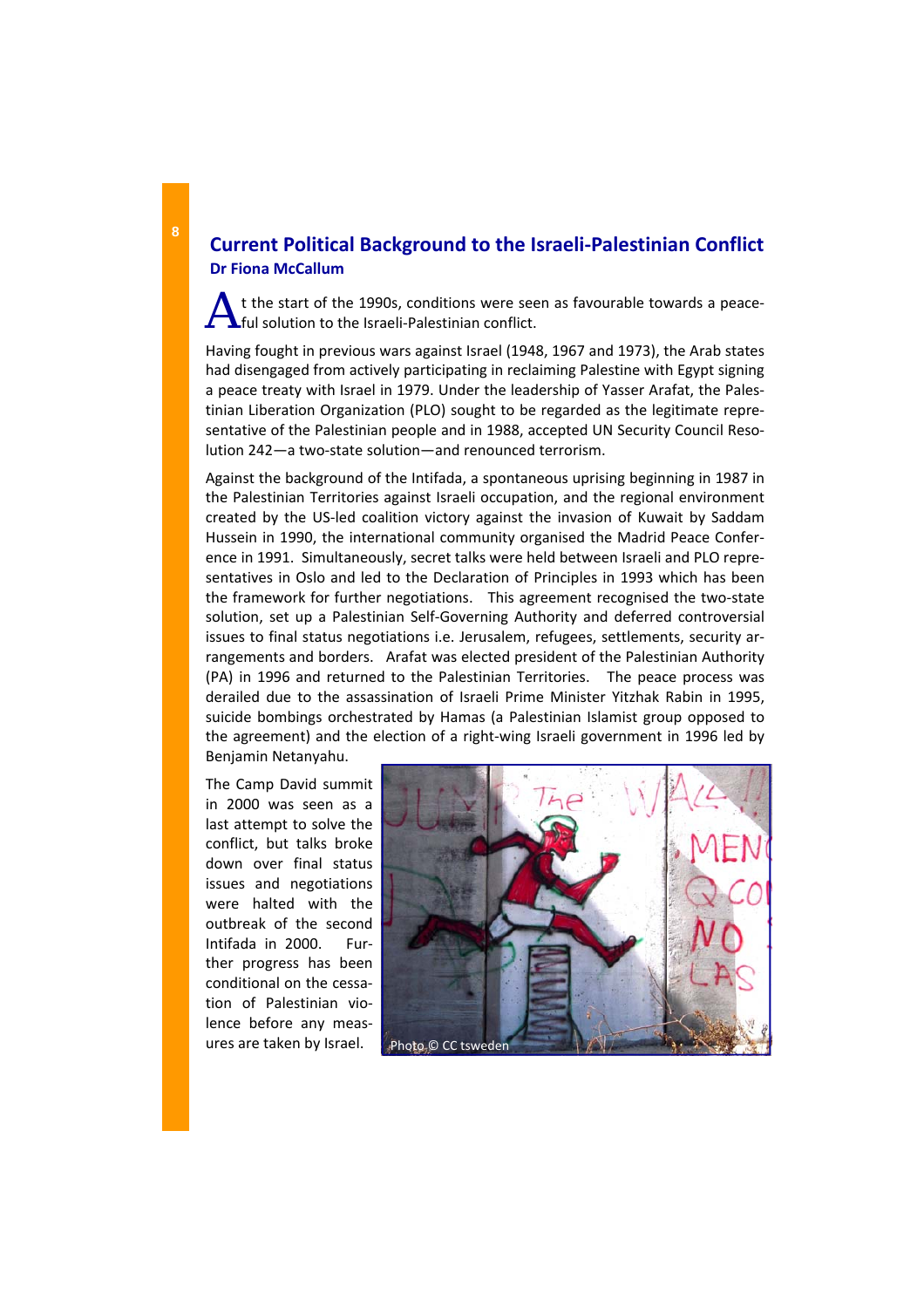### **Current Obstacles to Peace**

- **SETTLEMENTS** Israeli settlements continue to be built in East Jerusalem and parts of the West Bank although unauthorised outposts are dismantled and rou‐ tinely re‐erected. The cessation of settlement building is a major Palestinian con‐ dition but the Netanyahu government has granted permits for building in existing settlements. The unilateral disengagement from Gaza under the Sharon govern‐ ment did not lead to an improvement in the security situation in Southern Israel.
- **RIGHT OF RETURN** This is a key Palestinian demand as it is perceived as recogni‐ tion of their loss of homeland and property as well as their status as 'victims'. Both sides have yet to agree on a unified version of the events which led to the refugee situation (voluntary or expelled). The physical right of return would change the structure of Israel as a Jewish state but neighbouring Arab states have opposed permanent residence for the refugees. Solely financial compensation has been discussed.
- **JERUSALEM** There is still no agreement on sovereignty over the Old City. This difficult issue is intensified due to the religious importance of the Holy Places to all three monotheistic faiths.
- **LIFE IN THE PALESTINIAN TERRITORIES**  The Oslo Accords were seen as a step towards having a Palestinian state and Palestinians expected to see immediate improvements in their security and economic conditions. This did not occur and the consequences of the second Intifada include restrictions on movement within the Palestinian Territories through checkpoints and the building of the Separation Wall. Corruption within the PA, weak leadership under Arafat's suc‐ cessor Mahmoud Abbas and conflict between Fatah (Arafat's party) and Hamas has increased disillusionment.
- **HAMAS** The Islamist group successfully campaigned on an anti-corruption platform in the 2006 parliamentary elections. An international boycott of their government and splits within the Palestinians left Hamas in sole control of Gaza. The movement has been at the forefront of suicide attacks against Israel and continued to fire rockets into Israel while under blockade conditions. Israel launched a military campaign against Hamas in Gaza in December 2008. Hamas survived the attacks and its reconciliation with Fatah remained out of reach.
- **DISILLUSIONMENT AMONG ISRAELIS** The failure of the Oslo Process and return to violence with the second Intifada was seen by some Israelis as proof that there is no Palestinian partner to make peace with. Israeli society appears to be more militant after the Summer War in Lebanon in 2006, leading to the Gaza campaign in 2008/2009 and the election of the right-wing Netanyahu government. An increase in the influence of religious nationalism is also affecting the army and Is‐ raeli political discourse.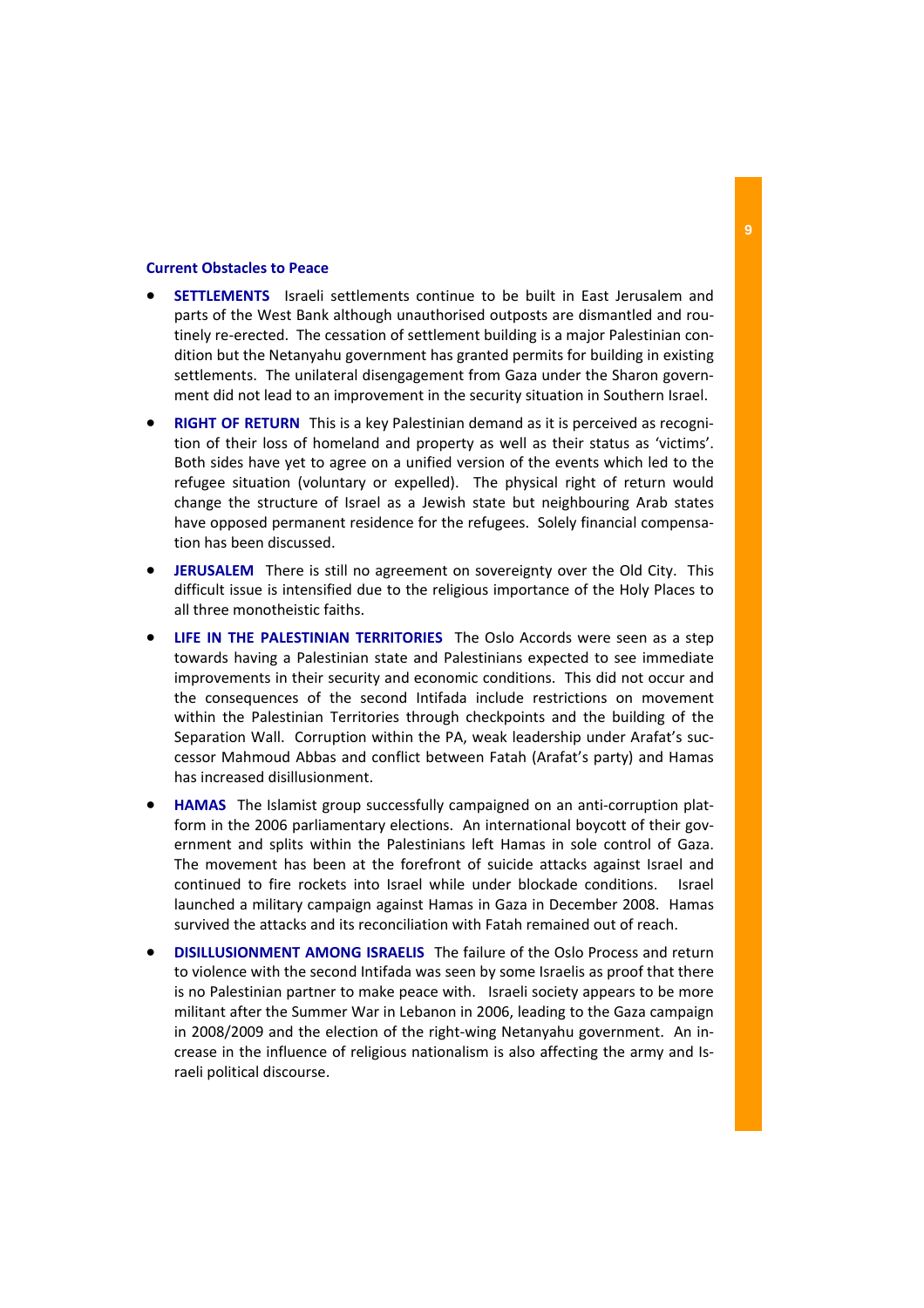## **A Christian View of Israel**

### **Dr Calvin L Smith**

C hristian responses to the Israellarised into pro‐Israel and pro‐Palestinian camps. Polarised positions are not very constructive, while their extreme rhetoric makes moving the debate forward diffi‐ cult. Meanwhile, selective use of the Bi‐ ble on both sides, picking out verses to support their view, is unhelpful. Such mining of the Bible for proof texts is not a very sound method of biblical interpreta‐ tion, allowing people to make the Bible say whatever they want.

But there is another approach to the Bi‐ ble and the current conflict. This method, known as biblical theology, traces the overarching narrative running through the Bible, interpreting the Bible's individ‐ ual themes, books, and passages in light of that central thread. A central biblical theme is "Israel", which is well‐ represented across both Testaments (more so than other themes, such as

creation, baptism, or com‐ munion). Israel is mentioned or alluded to about 3000 times in the Bible; the title "God of Israel" appears about 200 times; Jesus' miracles caused people to glorify this God of Israel (eg Jn 12:13),

and Jesus is described as the "consolation of Israel" (Lk 2:25, 32). Moreover, a fifth of Paul's letter to the Romans, the New Testament book so central to Christian theology, is devoted to God's continued dealings with ethnic Israel.

An important book highlighting this theme of Israel is *The God of Israel and Christian Theology,* by the former Prince‐ ton scholar Kendall Soulen. But here's the interesting thing: though Soulen focuses on God's continued dealings with Jews, he is *not* a Christian Zionist, demonstrat‐ ing that there are alternatives to the po‐ larised views mentioned.

So what does the Bible have to say about Israel? Briefly, the Jews are to be God's people in perpetual covenant with Him. This nation of priests, known as "God's servant", will be a blessing to the Gentiles. Moreover, in his lengthy discussion of ethnic Israel in Romans the apostle Paul states categorically that God has not rejected His people (11:1). He then offers an analogy of Israel as a cultivated olive tree, whereby Gentile believers (a wild olive) are grafted in to Israel, not vice‐ versa. Thus, the Bible presents Israel – the Jewish people – as God's *historical* people, to reveal and bring about His salvific *historical* plan, fulfilled through an *historical* Jewish Messiah. Given how God

*This nation of priests, known as "God's servant", will be a blessing to the Gentiles*

has worked through history in this way, how then can He ditch his historical people so cavalierly? Such a position makes little sense in light of a biblical theology approach.

The view "God has not fin‐ ished with the Jewish peo‐

ple" finds a long and respected tradition in Church history. Yet it does not mean one must take an "Israel right or wrong" position when it comes to the current conflict. After all, if biblical Israel sinned how can we maintain modern Israel does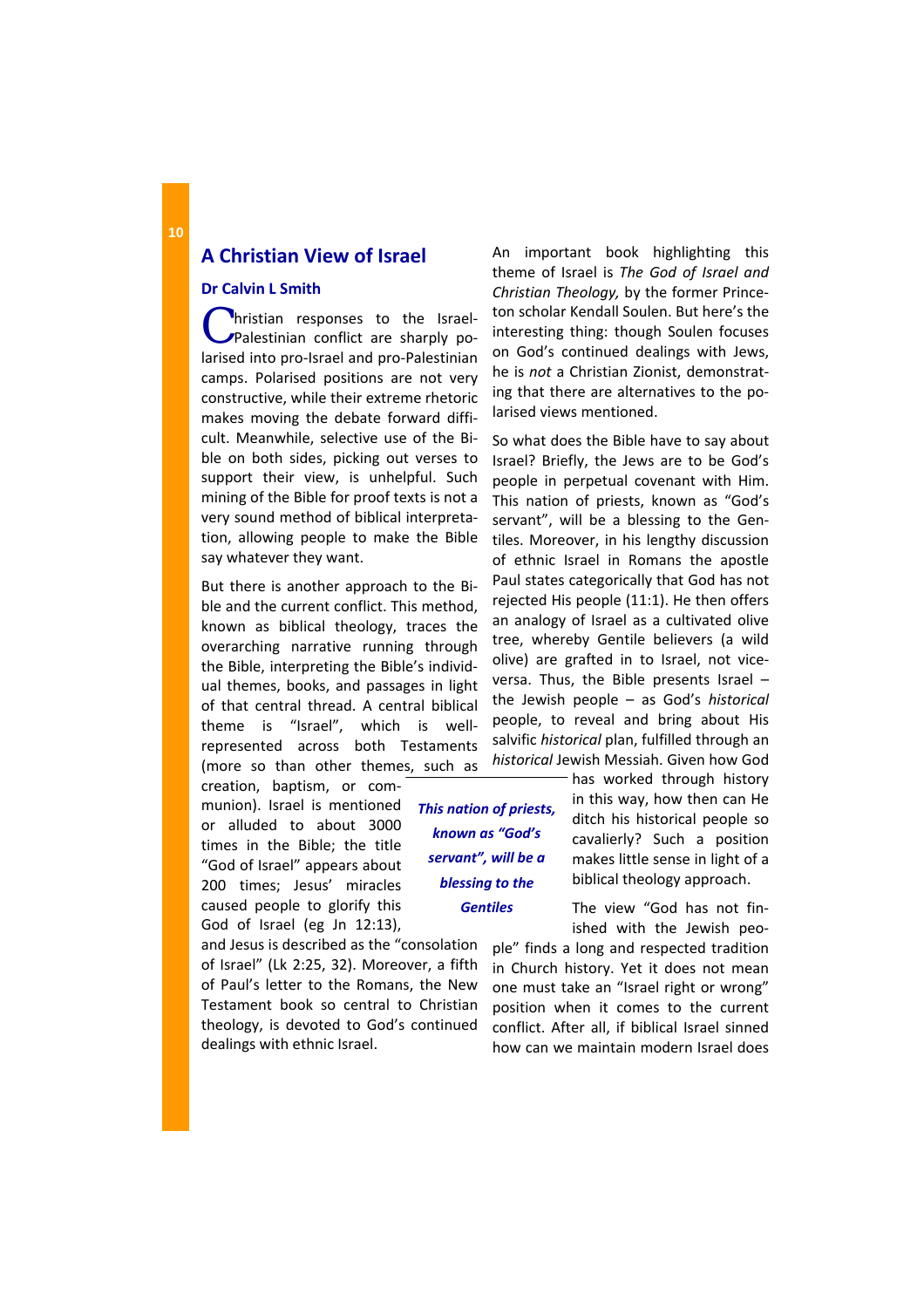not? Importantly, too, the theological view that God elects a particular peo‐ ple prepares the way for acknowledg‐ ing God's special dealings with an‐ other nation, the Arab people, by vir‐ tue of God's covenant with Hagar (the Hagaric Covenant).

Importantly, focusing on the election of the Jewish *people* rather than the *land* permits me to consider the possi‐ bility of exchanging some land for peace (though pragmatically I believe this unrealistic at present, as the Gaza pull‐out demonstrated). Of course, if one believes the Jews remain God's chosen people, this will have a bearing on how one views modern Israel, which is after all a Jewish state. But it does not necessarily translate into unbending, uncritical support for the State of Israel or prohibit the exchange of land for peace on theologi‐ cal grounds.

But if Christians are to step back and es‐ chew an "Israel right or wrong" position, the other side must also reassess its own unbending and untenable view that "Israel is always wrong". Singling out God's historic people as the primary (and even, for some, the only) cause of the conflict is unhelpful. It merely contributes to the polarisation of Christian opinion, making consensus quite impossible. Meanwhile, overly negative or pejorative Christian portrayals of Israel make shar‐ ing the Gospel of Jesus Christ with the Jewish people incredibly difficult.

Judaism's claim to the land, settler activ‐



ity, the view that Israel exists on Muslim land, and Islamist desires to redraw a Middle East map without Israel, all indi‐ cate that this conflict is essentially theological in nature. I remain unconvinced, then, that the conflict will be resolved soon or through exclusively political means. But the churches can move this debate forward among themselves, leav‐ ing the language of polarisation far be‐ hind. The alternative is ever shriller tri‐ balism.

For further details of my view see www.calvinlsmith.com.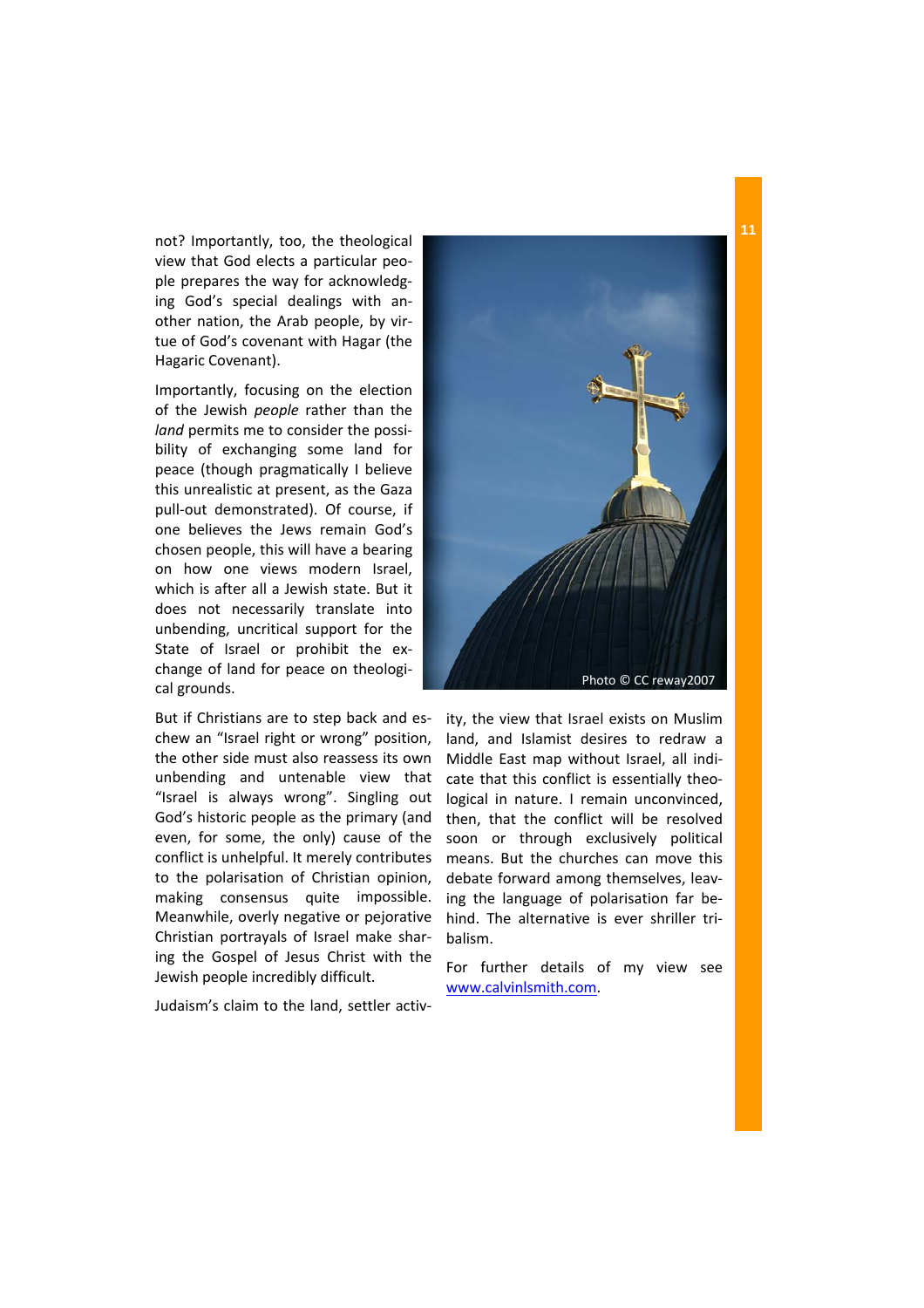# **Biblical Perspectives on Israel and Palestine and How These Relate to the Church Revd Chris Rose**

ISCUSSING Biblical perspectives on Israel/Palestine often means thinking<br>and debating about theologies of the land, eschatology, and Christian-<br>Jewish relations.<sup>1</sup> I want to suggest that this misses a vital question: what and debating about theologies of the land, eschatology, and Christianare the Biblical perspectives on Palestine and how do these relate to the church? In other words, what is our theology of the Palestinians?

Of crucial relevance to this question and its answer is the Palestine Kairos docu‐ ment launched in December 2009, and co-authored by over a dozen senior interdenominational Palestinian Christian leaders and theologians.<sup>2</sup>

The declaration is addressed to Palestinians, Israelis, and "Christian brothers and sisters in the Churches around the world", and is intended to be "a word of faith, hope and love from the heart of Palestinian suffering", delivered at a "moment of truth". It is inspired by a similar call made by a group of South African Christians in the 1980s, when they said that "The time has come...It is the Kairos or moment of truth not only for apartheid but also for the Church."

The document declares "that the Israeli occupation of Palestinian land is a sin against God and humanity be‐ cause it deprives the Palestinians of their basic human rights, bestowed by God", distorting "the image of God in

*What is our theology of the Palestinians?*

the Israeli who has become an occupier just as it distorts this image in the Palestin‐ ian living under occupation".

The Kairos Palestine document addresses the Church in the West, and does not shy away from criticising those "who use the Bible to threaten our existence as Chris‐ tian and Muslim Palestinians" and "attach a biblical and theological legitimacy to the infringement of our rights".

The declaration also celebrates the "prophetic" mission of the Church "to speak the Word of God courageously, honestly and lovingly in the local context and in the midst of daily events", and to "stand alongside" the "oppressed".

This message from the Church in Palestine is critical if we are to understand God's promises to Israelis and Palestinians today.

For what does God say to the Palestinian people after 40 years of occupation, when the facts on the ground on the small strip of land called the West Bank include the Separation Wall, checkpoints, house demolitions, restrictions on travel and massive settlement blocs?

What does God say to the Palestinian people after 60 years as refugees?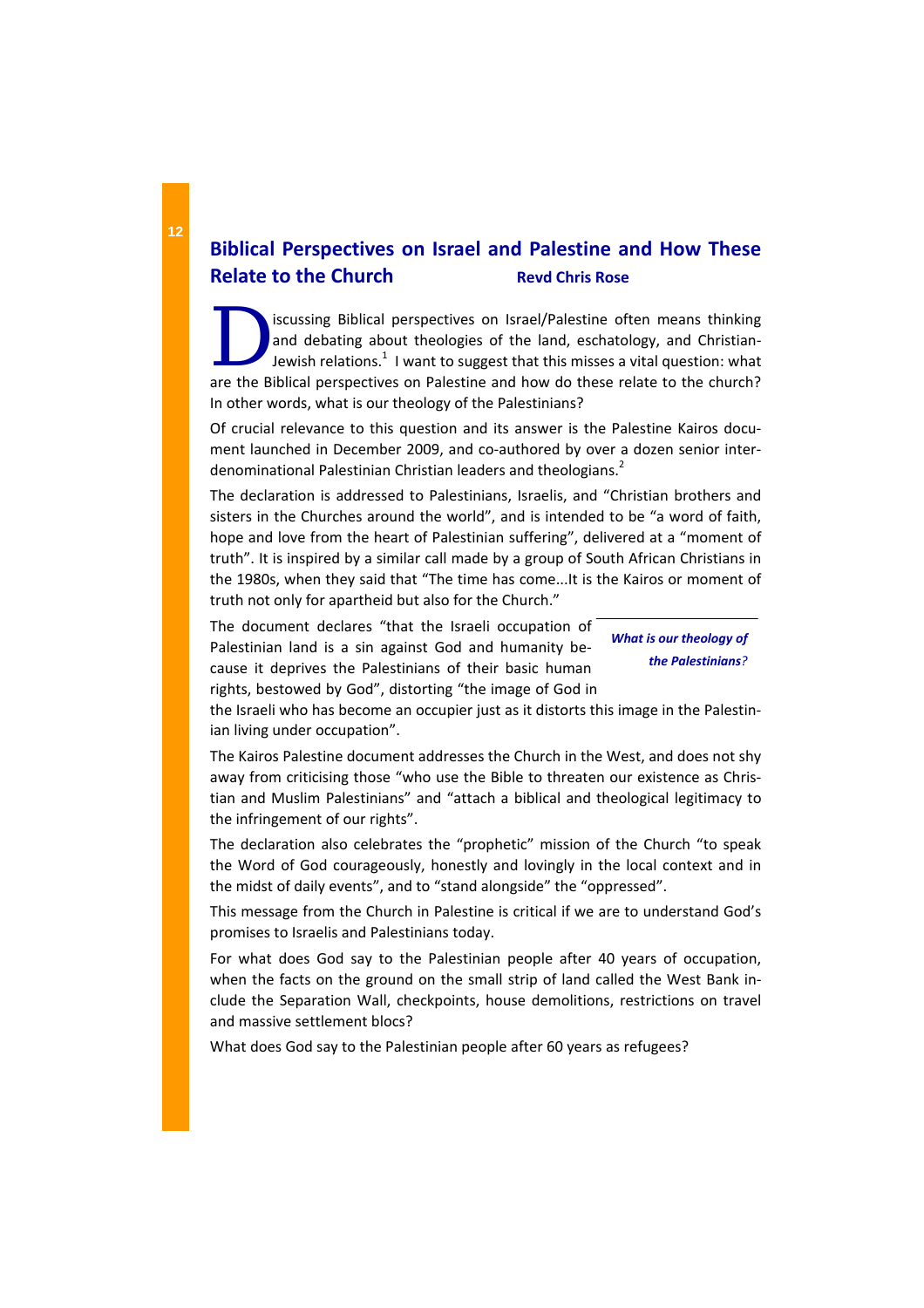What does God say, for people living in Gaza today, blockaded and trapped, when a UN investigation declares that during Operation Cast Lead war crimes were committed by both sides—and particularly levels strong criticism at the Israeli army after 1,400 people were killed and 3,500 injured— and is ignored?



For Israeli society which has become fractured by years of enforcing occupation and which longs for security and peace. What does God say? What does God say to all of the victims in Palestine and Israel? And what value do God's words have to us and to the church

in Palestine – which is contracting rapidly and asks for our support?

The Bible says some very simple and vital truths which cut through the theologies that so often dominate our discussions.

*God created humankind in his own image*  (every single person whether Jewish, Arab, Israeli or Palestinian) *Do unto others as you would have them do unto you Love your neighbour as yourself Not a single hair on your head will be harmed without the father knowing I the Lord love justice The Earth belongs to the Lord Blessed are the peacemakers Blessed are those who hunger and thirst for righteousness/justice Love your enemies My peace I leave with you You are the body of Christ* 

These are the promises which cut through our need to theologise and must moti‐ vate us in responding to injustice and in calling for a just peace.

 $<sup>1</sup>$  For example, see the Bethlehem Bible College conference, Easter 2010. There is also the work</sup> of Stephen Sizer, Colin Chapman and Barbara Rossing.

<sup>2</sup> Kairos Palestine document, www.kairospalestine.ps.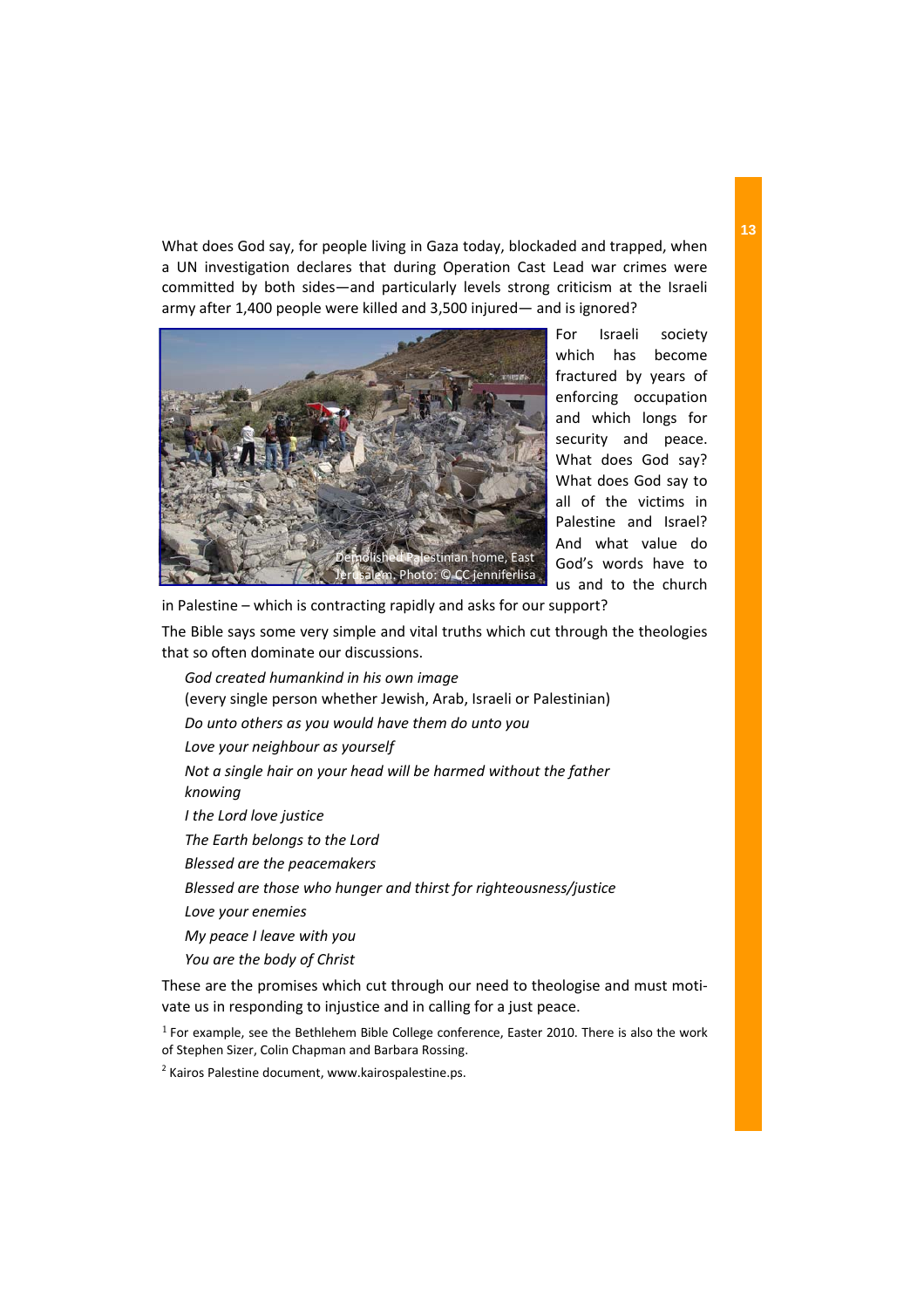# **Summary of Discussion at the Concordis International Consultation, Cambridge, 19 September 2009**

**by Concordis International staff**

The following points are taken from discussion by the participants at the September consultation of the content that is presented elsewhere in this booklet. While the context of these stand-alone points should be clear, it is inevitable that some may appear disjointed. Nevertheless, we think it worthwhile to present some of the ideas, often thoughtfully expressed, that are not otherwise aired in this booklet. The views belong, of course, to those who expressed them, rather than necessarily to Concordis International.

- $\mathbf{\mathcal{F}}$  The Palestinian Church was seen to have faced a rapid decline in numbers in recent years, as many Palestinian Christians are choosing to leave the region.
- $\mathbf{\mathbf{\Psi}}$  Discrimination was seen as a significant issue in the UK, whether in the form of anti‐Semitism or discrimination against Muslims is now more prevalent. The real or perceived anti-Judaism of the Christian scriptures was also discussed.
- ? It was noted that UK Christian Zionism is rather different from its American counterpart: the former is based on a covenantalist approach (i.e. God retains a relationship with his covenant people), the latter more end-times related.
- $\mathbf{\Psi}$  It can be theologically consistent to hold that "God has not finished with the Jewish people", that He is a God of love, compassion and justice and that He has plans for other groups of people too.
- $\mathbb F$  Portrayals of each 'side' should always be based on the very best examples comparing 'best with best' – and not resort to caricatures of positions in order to win the debate.
- ? Many Palestinian and Arab Israeli Christians feel alienated from Christians in the West and cannot identify with their viewpoints.
- $\mathbf{\mathfrak{B}}$  Relationships between different church traditions within Jerusalem are not as polarised as might be thought. There are powerful examples of churches from the ends of the spectrum worshipping together.
- $\mathbf{\mathfrak{B}}$  Christians in the UK should be neither too complacent nor too pessimistic: sitting with discomfort as well as with hope. There is power in Christians working with a spirit of repentance, confessing to one another face to face and admitting the pain that we have caused.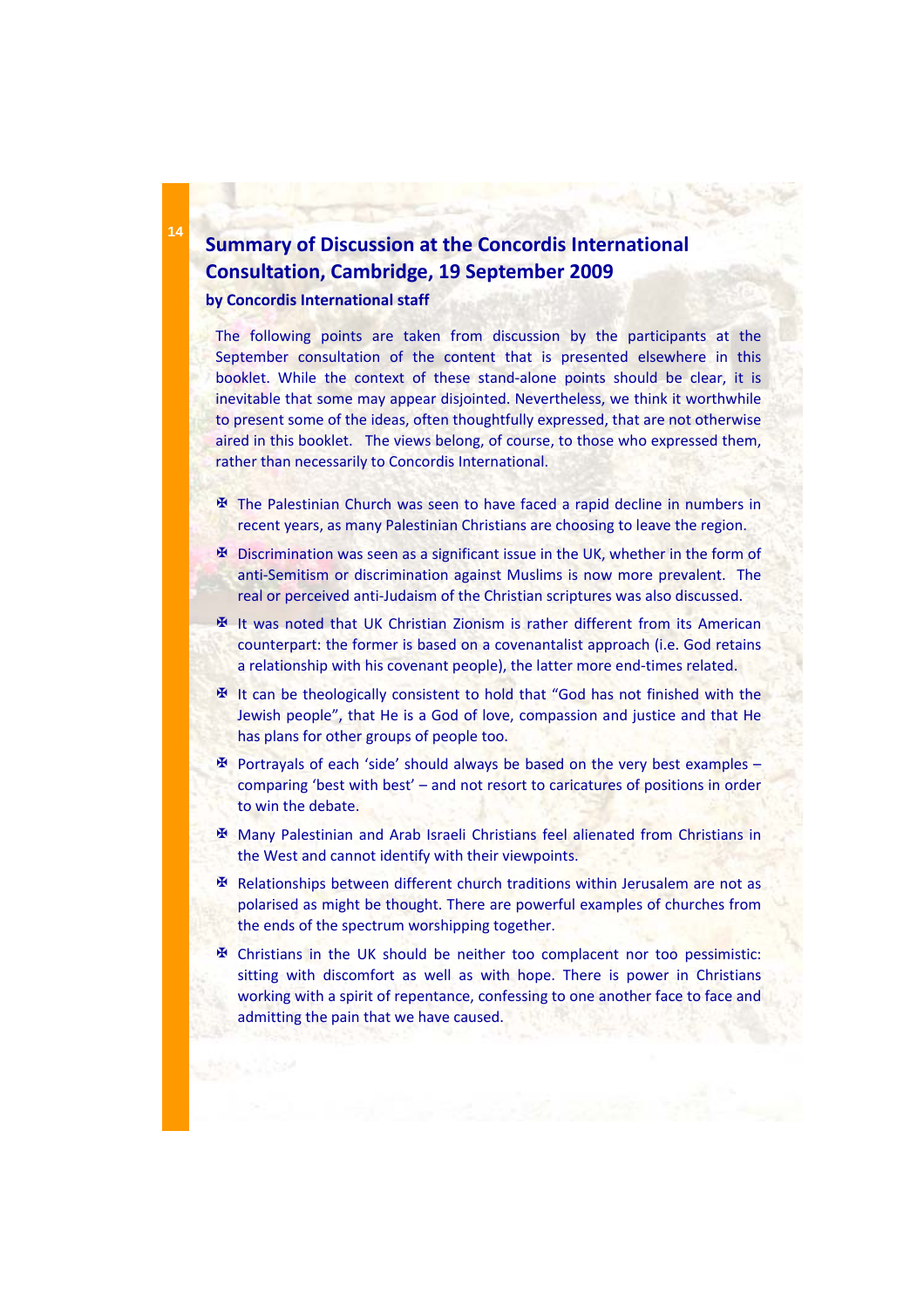- 图 There may be times when Christians need to risk their theological careers and engage with those of opposite views, just as Jesus laid down his life for the Kingdom.
- 图 What are the limitations of dialogue between UK Churches? Some argued that dialogue itself does not provide much hope for building peace, unless it



stimulates action that challenges the unjust structures underpinning a conflict. Others emphasised that the benefits of the dialogue are reduced if those involved are unwilling to modify their positions from the outset. Acting kindly, displaying gentleness and building friendships – both with members of UK Churches and with people in Israel and Palestine – are some of the most effective ways of making progress towards peace.

 $\mathbf{\mathbf{\Phi}}$  Since Christians are unlikely to ever be of one mind on the issue of Israel– Palestine, it is particularly important to affirm that those with a different

**A Few Resources**  (not mentioned elsewhere) **Websites** www.prayerforpeace.org.uk www.cfi.org.uk www.amostrust.org www.marcgopin.com

### **Books**

*Whose Promised Land* and *Whose Holy City,* Colin Chapman *Peacemakers: Building Stability in a Com‐ plex World,* Peter Dixon *The Israel‐Palestine Conflict,* James Gelvin *Land of Promise: Biblical, Theological and Contemporary Perspectives*, eds Philip Johnston and Peter Walker

perspective on the conflict are equally men and women of God. We should begin by embodying the peace that we hope to see in Israel‐ Palestine, particularly through the way in which we relate to one another. Ultimately, though, UK churches cannot solve this conflict: only those directly involved in it can do so.

**EX One widely supported proposal** was for a more balanced approach to Holy Land tours by Churches visiting from the UK, involving visits to sites and Christian communities on both sides of the conflict.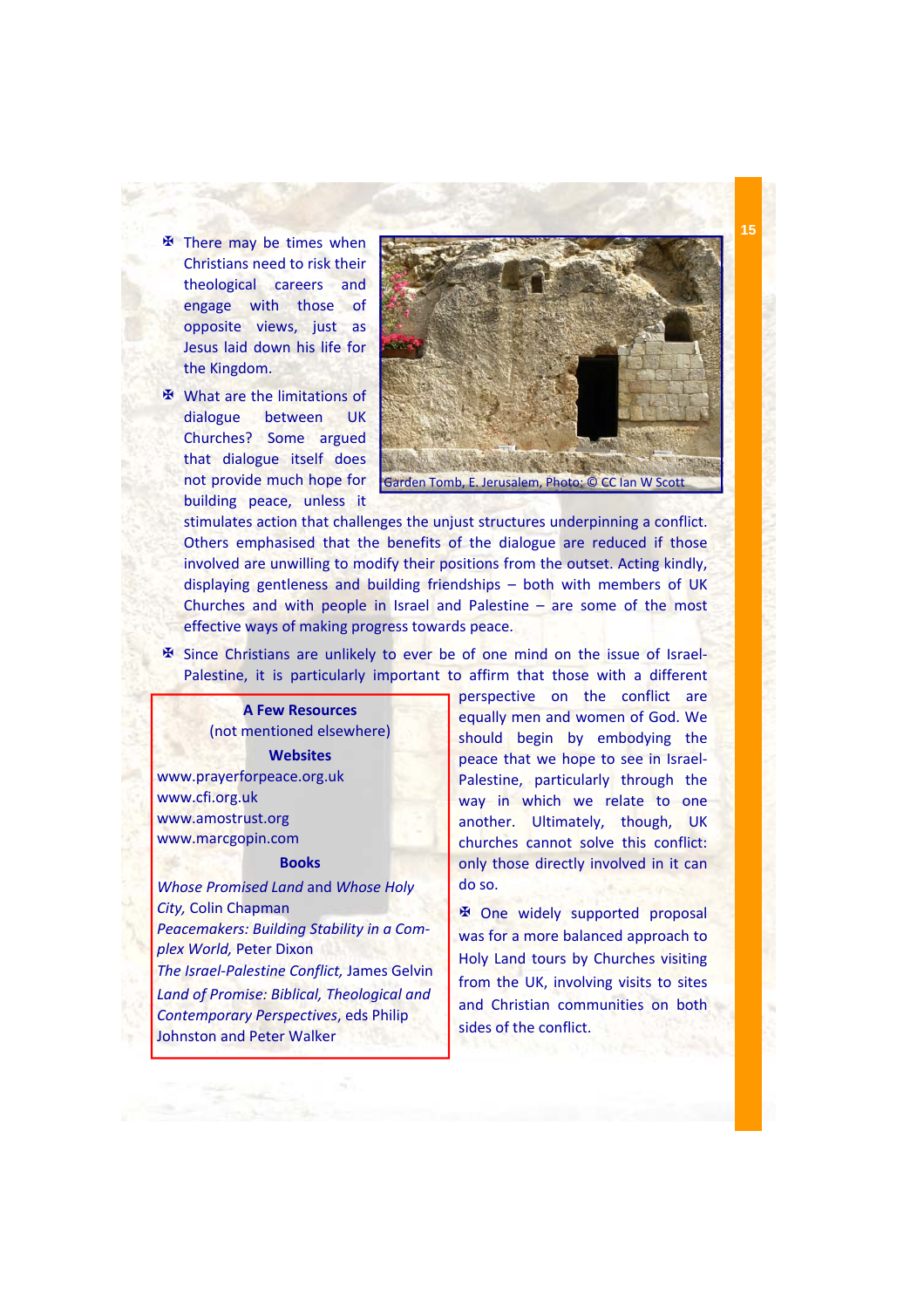# **Working Together towards Peaceful Co‐existence Geoffrey Smith and Jerry Marshall**

aniel Barenboim, who founded and<br>
orchestra of Israeli and Palestinian<br>
musicians with the late Palestinian orchestra of Israeli and Palestinian author Edward Said, said this at a concert recorded in Ramallah in 2005:

*"It is our belief that the destinies of these two peoples, Israel and Palestine, are in‐ extricably linked; and therefore the welfare, sense of justice and happiness of one will inevitably be that of the other."*

There is a feeling that we can either try to bless Israel or try to bless the Palestinians but we cannot do both. Barenboim is saying something quite different: you cannot bless Israel without also blessing Palestinians.

In the same year, a group from Trans‐ formational Business Network (TBN) were

worshipping with Palestinian Christians in a church in Bethle‐ hem. All had tears in their eyes. Although all church members

had suffered from the conflict, the church is committed to a tough message of forgive‐ ness and love. There was a sense of being close to revival.

As the group reflected and prayed they felt God saying that Christian disunity on Israel was blocking the outpouring of the Spirit in the Holy Land. *Every Kingdom divided against itself will be ruined, every city or house divided against itself will not stand.* (Mat 12: 25).

Part of the problem of disunity is making wrong assumptions about what "the other side" believe. It is assumed that they are ignoring Biblical prophecy, or ignoring the Biblical emphasis on justice, or that views are coloured by racism. Of course there are differences in interpretation but our impres‐ sion from experience of working together is surprise at how few these differences have been.

Part of the problem is misinformation. Propaganda is a key weapon in times of war. In peace, different newspapers present com‐ pletely different versions of the same inci‐ dent. Different communities develop their own urban myths and distortions; because we don't move between different communi‐ ties of belief our assumptions are not chal‐ lenged. And some misinformation is deliber‐ ately planted via the internet.

Finally, part of the problem is that simplifica‐ tion can make issues seem black and white when actually they are more complex. For example, the inheritance promised to the Israelites also applies to settled aliens

> (Ezekiel 47:22). Furthermore, some geneticists tell us that Pal‐ estinians are as much descen‐ dants of Isaac as of Ishmael (in

terms of DNA they are indistinguishable from Israelis and both groups are distinct from peninsular Arabs).

Civil society is at work building bridges be‐ tween the communities in sports, art, music and education. Jerry and TBN are using busi‐ ness to reach across the divide, initiating a programme to help Palestinians form high‐ potential technology‐based businesses with links to the Israeli technology sector. When jobs create hope and "the enemy" become partners, personal relationships develop and begin to break down barriers. Geoffrey and Christian Friends of Israel are supporting Israeli hospitals where Jewish doctors and nurses provide open‐heart surgery for Arab children from Gaza and Iraq without charge. This is where the churches need to be active in reconciliation, supporting the efforts of

*a tough message of forgiveness and love*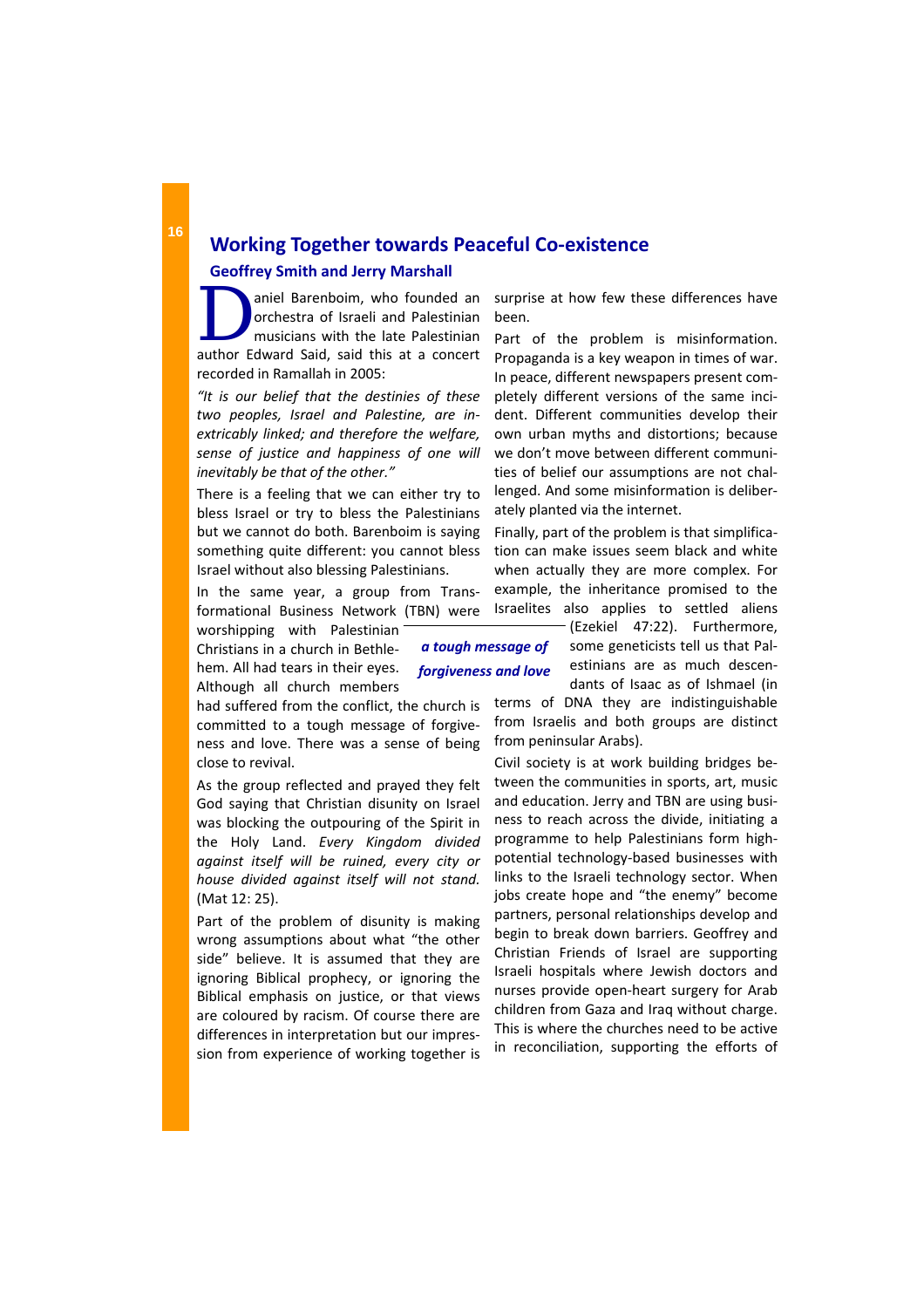civil society to bridge divides and not acting as cheerleaders to reinforce adversarial stereotypes.

Take one example: One Voice, a grass‐roots organisation with over 650,000 Israeli and Palestinian members, has begun an interna‐ tional programme to tackle polarisation in universities and communities globally. They say: "International opinions on the conflict are often more extreme than those who live within it". One Voice commissioned a study by Dr Colin Irwin from Liverpool Uni‐ versity. With experience of the Irish situa‐ tion, he devised a questionnaire put to 500 Israelis and 600 Palestinians from Gaza and the West Bank.

The results were published in April 2009. 78% of Palestinians and 73% of Israelis be‐ lieved it essential or desirable that a "peace agreement must lead to living side by side as good neighbours." Only a minority on either side wanted to see two completely separate states without interaction. 74% of Palestinians and 58% of Israelis thought it essential or desirable "that civil society should get more involved in the peace proc‐ ess". This is where the churches need to be at work in civil society to support cross‐ community organisations and to encourage dialogue.

The top five items listed by Palestinian and Israeli respondents as the most significant problems of substance were largely mirror images of each other's lists. One Voice con‐ cludes that the major concerns of one party need to be addressed on the other side. They are active in arranging town hall meet‐ ings in Israel and Palestine, at each of which one taboo issue will be discussed in the process of conflict resolution, building mo‐ mentum and popular consensus.

Few of us will be sitting round the negotiat‐ ing table, but in the 'peace ecology' the churches can have a supportive role in peo‐ ple‐to‐people peace‐making. So we con‐ clude with some specific constructive sug‐ gestions:

- *1 Help people to be informed and hear both the mainstream Israeli and the Palestin‐ ian narratives. When you hold confer‐ ences, try to get a view from both com‐ munities.*
- *2 In your publications avoid stereotypes – all Israelis are not land‐grabbers, all Pal‐ estinians are not terrorists.*
- *3 Try to link with indigenous organisations in Israel/Palestine that are bridges across the conflict – e.g.: www.onevoicemovement.org and www.musalaha.org .*
- *4 When you take tour groups make sure you hear ordinary people and leaders representative of both sides. The Centre for New Diplomacy can facilitate this: www.cfnd.eu.*
- *5 Try to arrange home visits where your group can meet people and ask questions in their homes. The Kibbutz at Ein Gev will do this for tour groups staying there and Beit Al‐Liqa in Bethlehem is well worth contacting www.beitliqa.org.*
- *6 If you have business or professional skills, use them to be a catalyst for peace by contacting TBN www.tbnetwork.org.*

Finally, remember that peacemaking is not appeasement or a win by one side or the other; it takes hard work and assertive co‐ operation but the outcome will be gains for both sides. "Blessed are the peacemakers for they shall be called sons of God".

Faith is taking the first step even when you don't see the whole staircase *Martin Luther King, Jr.*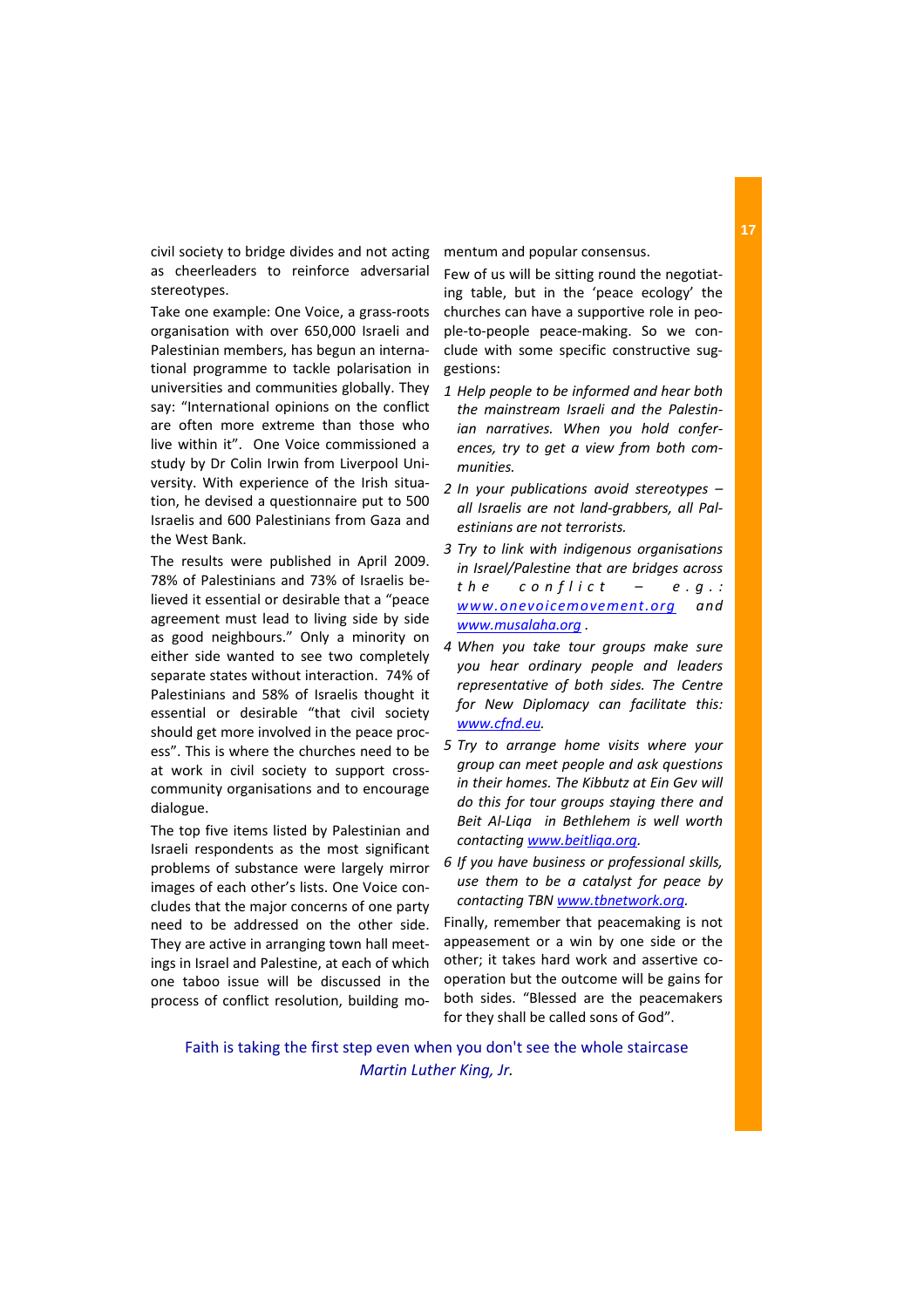I n all the travelling and speaking that<br>
I do, I see more and more that<br>
churches are divided. Congregants I do, I see more and more that seem split along emotionally charged lines regarding the Israel‐Palestinian conflict. Listening to questions, charges and accusations, I observe that two main themes usually emerge and are hotly debated: the historical account of the conflict and its theological implications. Often, these two are mixed together.

Generally speaking, most Christians can be divided into two camps: the Christian Zionist camp, adhering to one form or another of Dispensational Theology, and the Social Justice camp, comprising a number of different positions but finding strongest expression in Palestinian

Liberation Theology. Both sides have positive contributions to make, but both are also somewhat problematic, when the goal is reconciliation.

For example, Christian Zionists, who have become very politically influential in the West, especially in the USA, have been able to reintroduce God into the discussion on history. Through their theology they feel the urgency of eschatological matters and prophecy, viewing God as the mover of history, whereas in many circles God has been relegated to personal matters only. They have also brought the Jewish people and their role in scripture and in revelation back into the consciousness of

Christianity, challenging much of the centuries‐old anti‐Semitism that was present in some supersessionist theologies.

However, because of their emphasis on their particular interpretation of history and prophecy, many of the political conclusions they draw are dubious at best, and at worst enter the realm of intolerant racism. This is because of their particular interpretation of the principles of election and the sovereignty of God, which ignores other aspects of God's nature and can lead to a dangerous logic: the ends justify the means. God's promises are to be fulfilled, and anyone

*two main themes usually emerge and are hotly debated*

who stands in the way ceases to be a person and becomes an obstacle, an enemy of God. So some adherents of Dispensational Theology have

no room for a redemptive theology for the Palestinian people, and indeed many even deny their existence. When such a strong emphasis is placed on the chosen‐ ness of a people as it relates to the End Times and prophecy, the theological importance and human rights of other people recede into the background.

On the other side of the divide we have Christians, mostly Protestant, who draw their inspiration from the Old Testament prophets and call for social and political justice, as well as spiritual renewal. Palestinian Liberation Theology has led

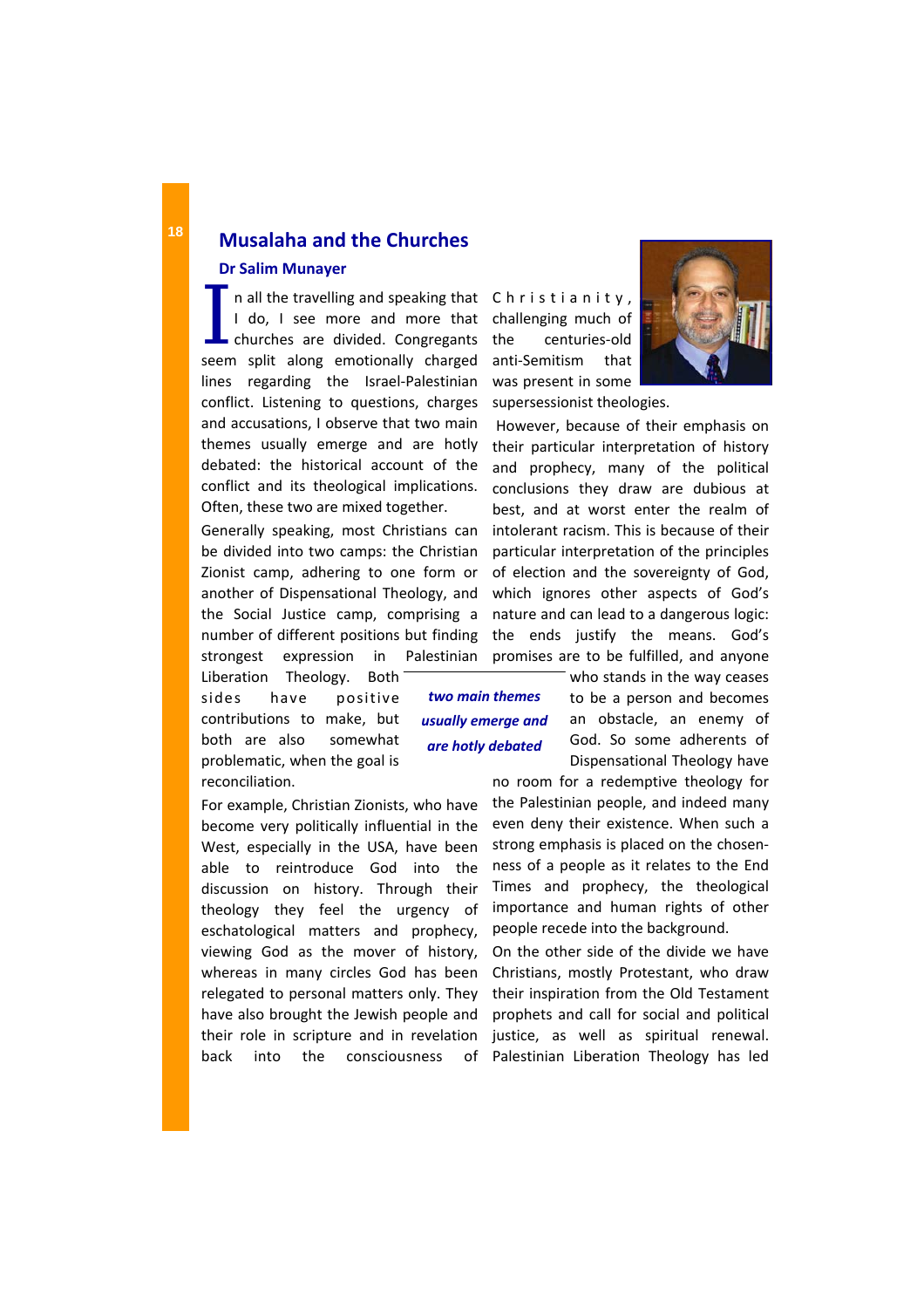the charge, above all else demanding justice for the Palestinian people. They have also proved an unmistakable and irreplaceable voice in the conflict, reminding us that there is more to God's nature than election and sovereignty: mercy, compassion, love and above all justice. They also remind us that we cannot presume to do God's will while simultaneously oppressing people, that our means reflect our ends, and that the Palestinian people cannot be ignored.

Unfortunately, this approach is also rather narrow and not conducive to reconciliation. By emphasizing justice to the exclusion of all else, much of great

importance is lost. From this theological perspective, there is no room for God to move in history (since people are the history‐makers), less room for prophecy, and no

room for the historical and religious connection of the Jewish people to the land. The emphasis is on politics and advocacy, not on people and certainly not on reconciliation.

This is a problem that plagues both sides. Many followers of Dispensational Theology refuse fellowship with those who do not accept their interpretation of prophecy. Commonly, followers of Palestinian Liberation Theology avoid all interaction with "the oppressor" until liberation is achieved. Believers from both sides have been drafted into the conflict instead of acting as a bridge across the gap of suspicion and hatred. The goal of Musalaha is to bring people from both sides together with no

*Believers from both sides have been drafted into the conflict*

preconditions. We seek to act as a bridge, and to provide a forum for people from both sides to meet together, have fellowship together, disagree and challenge one another, but ultimately reconcile with each other, without ignoring the conflict and its issues.

To this end, Musalaha hosts a variety of encounter programmes that bring Israelis and Palestinians together: summer camps for children, youth and young adult desert encounter trips, and women's meetings. Musalaha is also developing a Theology of Reconciliation to address the needs of both sides. This will include (but not be limited to)

> recognition of the unique role the Jewish people have played and their historical and religious attachment to the land, the cry for justice on the Palestinian side and their

historical and religious attachment to the land. The aim is to create a theological foundation on which mutual respect and love can be built.

An exclusive focus on the End Times and fulfilment of prophecy, or on justice and liberation, can never be the full picture. Pursuing either one alone, outside the context of the cross, will lead to violence, exclusion and rejection. We must have room for each other in our theology.

Musalaha's central aim is unity through Christ's love and through the cross, as Jesus called for in John 17:21, saying, "that they [all believers] all may be one, as You, Father, are in Me, and I in You; that they also may be one in Us, that the world may believe that You sent Me."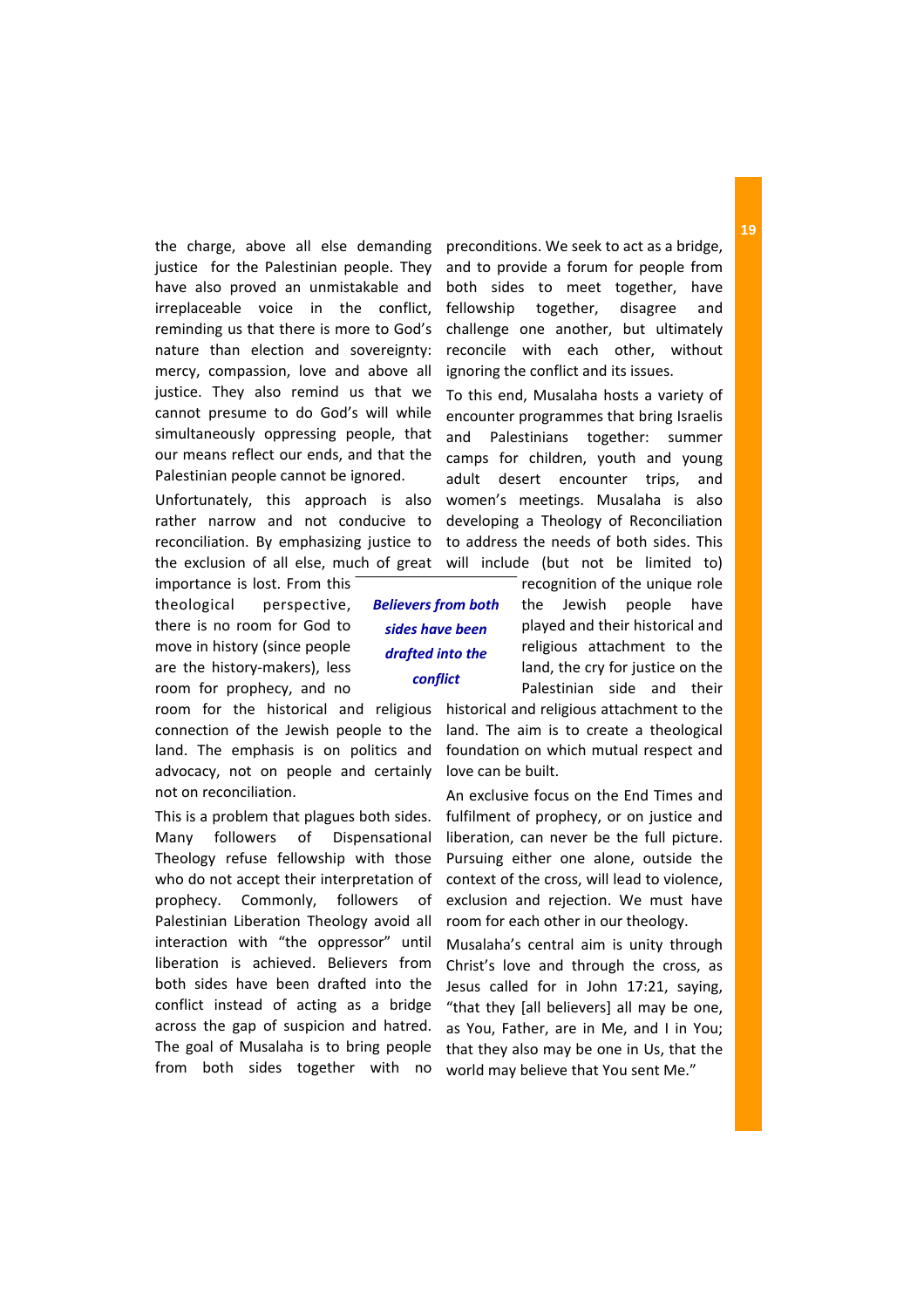# **The Need for a Bridging Narrative on Israeli‐Palestinian Tensions Dr Richard Harvey**

The several Christian approaches to the Middle East conflict may be mapped as a continuum. Whilst they appear polarised into pro‐Arab and pro‐Israeli positions, each is nuanced in its political analysis of the conflict, its theological interpretation of the issues of land, peace, security and justice, and its proposals for engagement and action. The variety of stakeholders in the conflict articulate different political and religious concerns. The voices that speak into the politics and theology of the conflict include:

## *Christians campaigning for justice for the Palestinians*  (Ben White, Stephen Sizer, Colin Chapman, Christian Aid)

Christians campaigning for justice for the Palestinians, often labelled as 'Christian anti-Zionists', bring a strong critique of the legitimacy of the State of Israel, the Occupation of the Territories, and any theological justification for the Zionist project. Their historical analysis, political loyalties and theological interpretation challenge the 'ethnic cleansing' of the Palestinians. They are seen as supersessionist in their attempt to deny the Jewish people today any continuity with the Israel of the Old Testament scriptures, either physically and politically, or in terms of salvation his‐ tory.

### *Palestinian liberation theology* (Naim Ateek, Sabeel)

This position constructs a theology of the Palestinian cause based on Liberation theology. Employing an ap‐ proach that demythologizes the Zionist project and re‐ jects a Dispensationalist or non‐supersessionist reading of the Old Testament, it sees the Resurrection of Jesus as a prefiguring of the *Intifada* as a 'rising again' from the dust of Israeli oppression.

## *Israeli‐Palestinian Ubuntu/reconciliation perspectives* (Elias Chacour, Musalaha)

The organization Musalaha and the work of Palestinian Christian activists advocating non‐violence and dialogue with Israeli and Messianic Jewish voices follows the ap-

proaches of Desmond Tutu and Miroslav Volf in inviting embrace rather than exclu‐ sion and calling for a communal response with all sides of the conflict involved in reconciliation and restorative justice.

*Peacemakers and observers* (Mennonites, Quakers and Concordis International) These are outside agencies, some of whom monitor human rights abuses, check‐

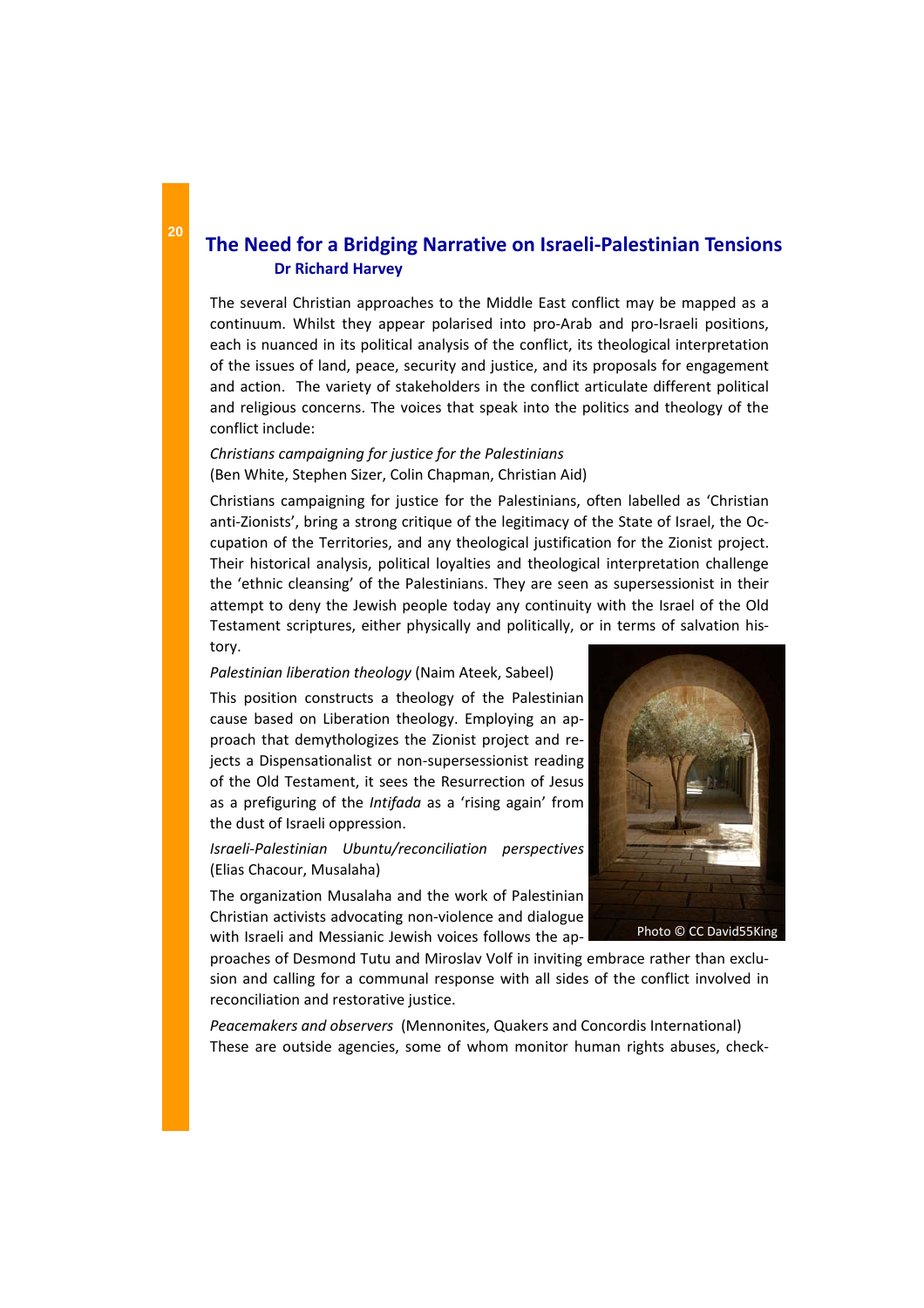point violations, and offer legal help and representation on Palestinian detentions, property violations and settler claims. They operate from a Christian concern for justice and human rights. Others are involved in bringing the parties together to explore possibilities for peace and reconciliation.

# *Pro‐Israel lobby groups, including Christian Zionist*

(International Christian Embassy, Christian Friends of Israel, John Hagee)

Christian Zionists advocate political but not always uncritical support for the State of Israel on the grounds of their hermeneutic of Dispensational or Historic Premil‐ lennialism which view the return of the Jewish people to the Land as the fulfilment of prophecy. They give political support to Israel through advocacy, welfare, hu‐ manitarian aid, volunteering in Israel, their presence in the Land and public alignment with Israel. This is problematic to Palestinian Christians who feel marginalized, and to Israeli Messianic Jews, who are not recognized as brothers and sisters in Christ as this may jeopardize Christian Zionist recognition by Jewish authorities.

## *Messianic Jewish positions*

(Lisa Loden, Baruch Maoz, David Friedman, David Stern)

Messianic Jews have a clear identification with their land and people, serving in the army, enduring terrorist attacks, and affirming the security and defence policies of their government. Their theology is variously Premilliennial, Amillennial or studiedly agnostic on prophetic interpretation. Their identity as Jewish believers in Ye‐ shua (Jesus) situates them in the context of conflict with a strong sense of divine purpose and mission. A Messianic Jewish theology of reconciliation needs to en‐ gage with the different stakeholders, as do the other approaches need to recognize and engage with them. This must be done at the level of both public engagement and theological reflection. Messianic Jews, like their Palestinian Christian brothers and sisters, find this a challenge for several reasons. Their loyalty to the Jewish peo‐ ple and the State of Israel is already under suspicion because they believe in Yeshua as Messiah. This problematises their rights as citizens, their status as immigrants, and their ability to speak into the political debate.

What is also problematic is that all those involved in the conflict generally situate themselves on one side or the other of what Robert Rotberg characterizes as the

## *the 'double helix' of narratives*

'double helix' of narratives regarding Israel‐Palestine – two contradictory perspectives on the conflict which both portray the opposite 'side' as guilty and itself as the victim. In this con‐ text there is a vital need to construct a 'bridging narrative'

which begins to bring together the various understandings of the history and theology of the conflict and constructs workable options for the short and long‐term fu‐ ture.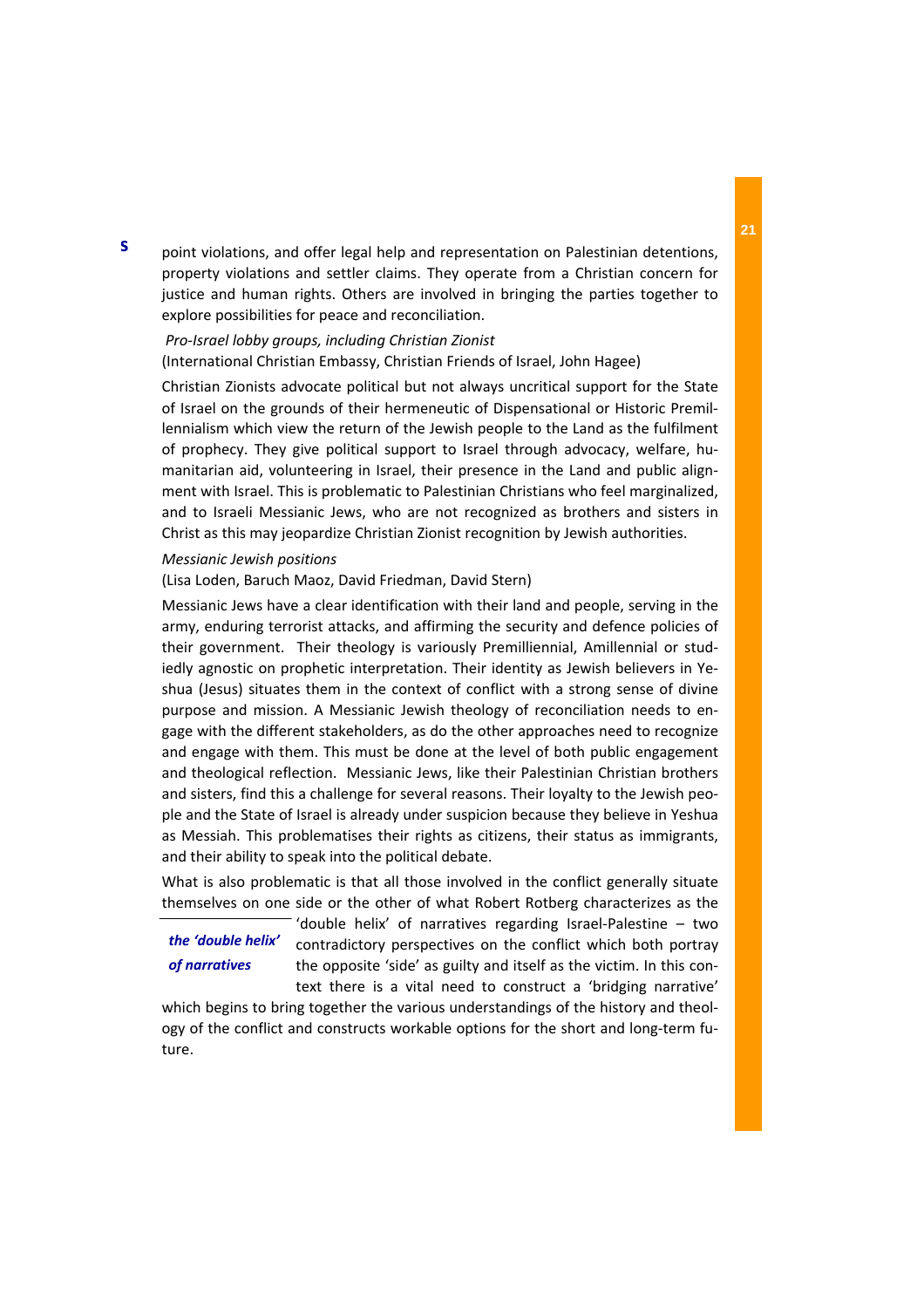**Engaging with the Land and People Revd Mike Fuller**

ach pastor is shaped by a life-<br>time of influences before he or<br>she starts to consider Israel and<br>Paleting These might he the simple time of influences before he or she starts to consider Israel and Palestine. These might be the simple but profound impact of John's uncom‐ fortable references to "the Jews"; the unconscious assimilation of theological perspectives from those who parented us in faith; or the impact of those with powerful public media‐focused minis‐ tries.

In ministry, a pastor often encounters those with strongly held views on "Israel". These brothers and sisters are usually both deeply convinced of their standpoint, and vocal in their expression

of it. Consequently, one's preaching may be exam‐ ined through the prism of one perspective or an‐ other; perhaps prompting vulnerability in a pastor who as yet has not addressed these issues in depth, or a desire to avoid

future conflict by avoiding such issues.

However, the responsibility of pastoral care compels us to nurture all – includ‐ ing the difficult, the dogmatic and the divisive! In addition, our responsibility to preach God's word demands engage‐ ment with both sacred text and with the dramas of contemporary conflict. How, then, can we begin to engage with Land and People in this cause?

### **Awareness**

A first consideration might be our own self-awareness. How do I think of the Jewish people, in the light of the gospel accounts? When I seek to explain, for example, the events that lead to the cru‐ cifixion of Jesus, how do I picture those who sought His execution? In my "day job" as a teacher of Religious Studies, I am careful to refer both to the Roman political motivation for the elimination of a potential rebel leader, and also the views of *some Jewish religious leaders of the time*. Such careful phraseology is also needed in our thinking, and in the pulpit. Alternatively, the Ishmael story

*the Ishmael story may have shaped our picture of "the Arabs" in ways never intended by biblical writers*

may have shaped our pic‐ ture of "the Arabs" in ways never intended by biblical writers.

We are also well advised to review what we learned in theological study. I recently heard the eminent

scholar Geza Vermes asked about the two most profound changes in his life‐ time's study. The first was, unsurprisingly, the discovery of the Dead Sea Scrolls. The second, though, was the significant change in Christian scholarly writing following the Holocaust, from an anti‐Semitism evident in Christian writ‐ ing from the Church Fathers onwards. For some of us, deeper exploration of our own thinking may lead to a personal act of confession, or some sort of identi‐ fication with the sins of our forefathers.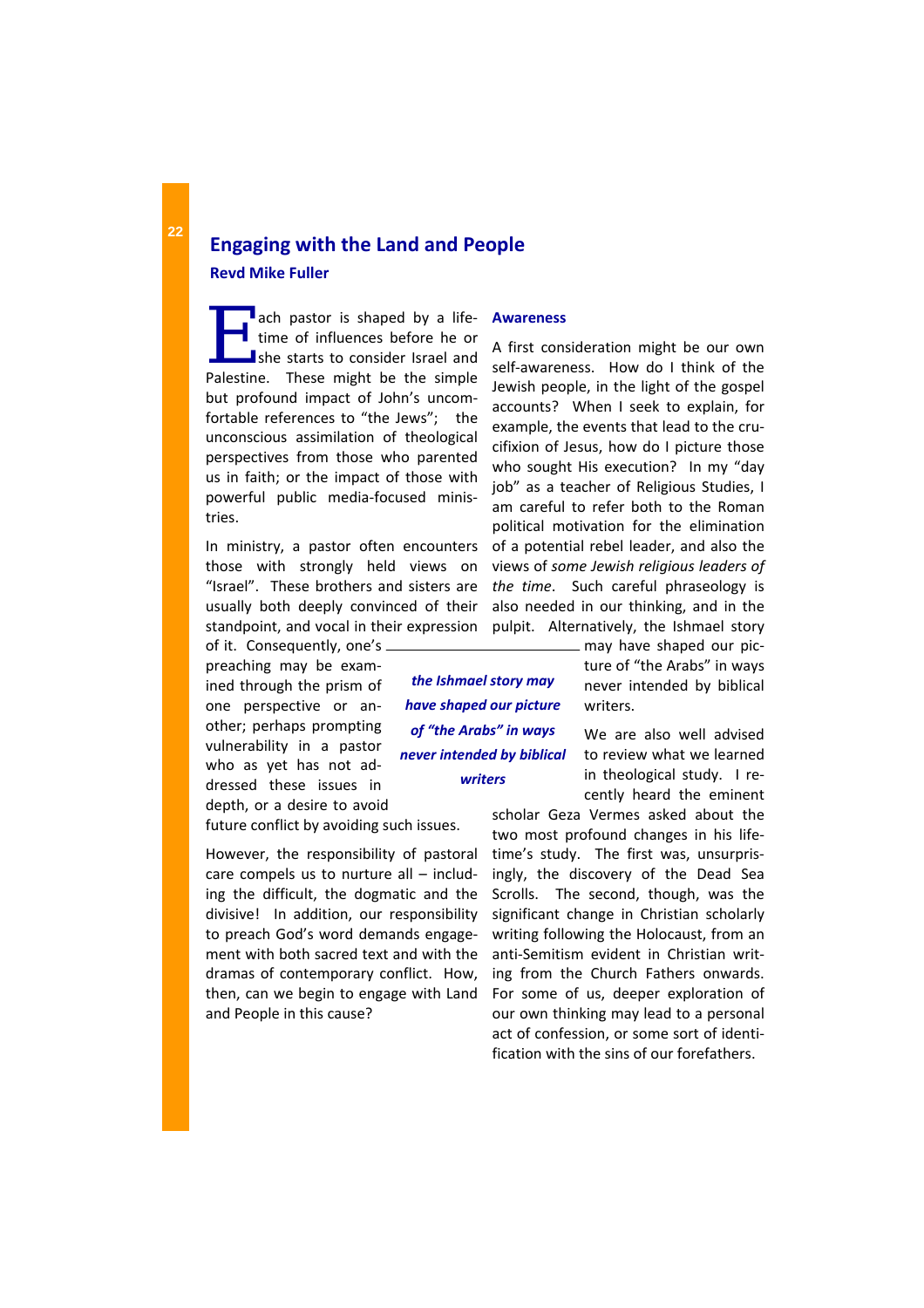

vite a secular Jewish friend who passion‐ ately affirms the Jew‐ ish State. In Bethle‐ hem, I choose a Pales‐ tinian Christian friend who speaks movingly of how his country‐ men contributed to the building of the Wall that so harmed their own economy. Both are listened to, and both are loved ‐ and their hearers de‐ velop "ears to hear".

### **Apprenticeship**

Many of us yearn to picture more clearly the life and ministry of Jesus; and visiting the lands where he lived and taught is immensely fruitful for this. When I first went to Israel, I was thrilled to experience the land, and encountered some delightful Messianic believers whose insights, and worship, were an enormous help to me. In subsequent visits I met some who described themselves as "Palestinian Arab Christians". Their hu‐ mility and godliness in suffering im‐ pacted and challenged me. My experi‐ ence as a pastor tells me that each indi‐ vidual story of saving encounter with God is to be treasured. We will be far more effective apprentices for the King‐ dom when we hear a range of authentic experience – and teach others to do the same. When I take pilgrim groups to Israel and Palestine, I now ask two differ‐ ent guides to instruct us. In Israel, I in-

### **Affirmation and Affection**

In the UK, most of us now recognise that those in other "streams" of the Church of Jesus are fully our sisters and broth‐ ers. Thankfully, it is now rare to hear folk lauding their own tradition by comparison with the caricature of another. This more gracious perception of others allows the debate of themes and theolo‐ gies, but in the context of affirming oth‐ ers who ‐ like us ‐ are usually doing their level best to serve our Father faithfully. Best is compared with best, not best with worst.

When we engage with the Church of Je‐ sus in Israel and Palestine, we will learn much from them. Could it be that we might, in return, bring to them a most precious gift – by modelling a mutual honouring and love that *we* have begun to learn in our denominational context, but that some have still to perceive fully in Jerusalem, in Israel and in Palestine?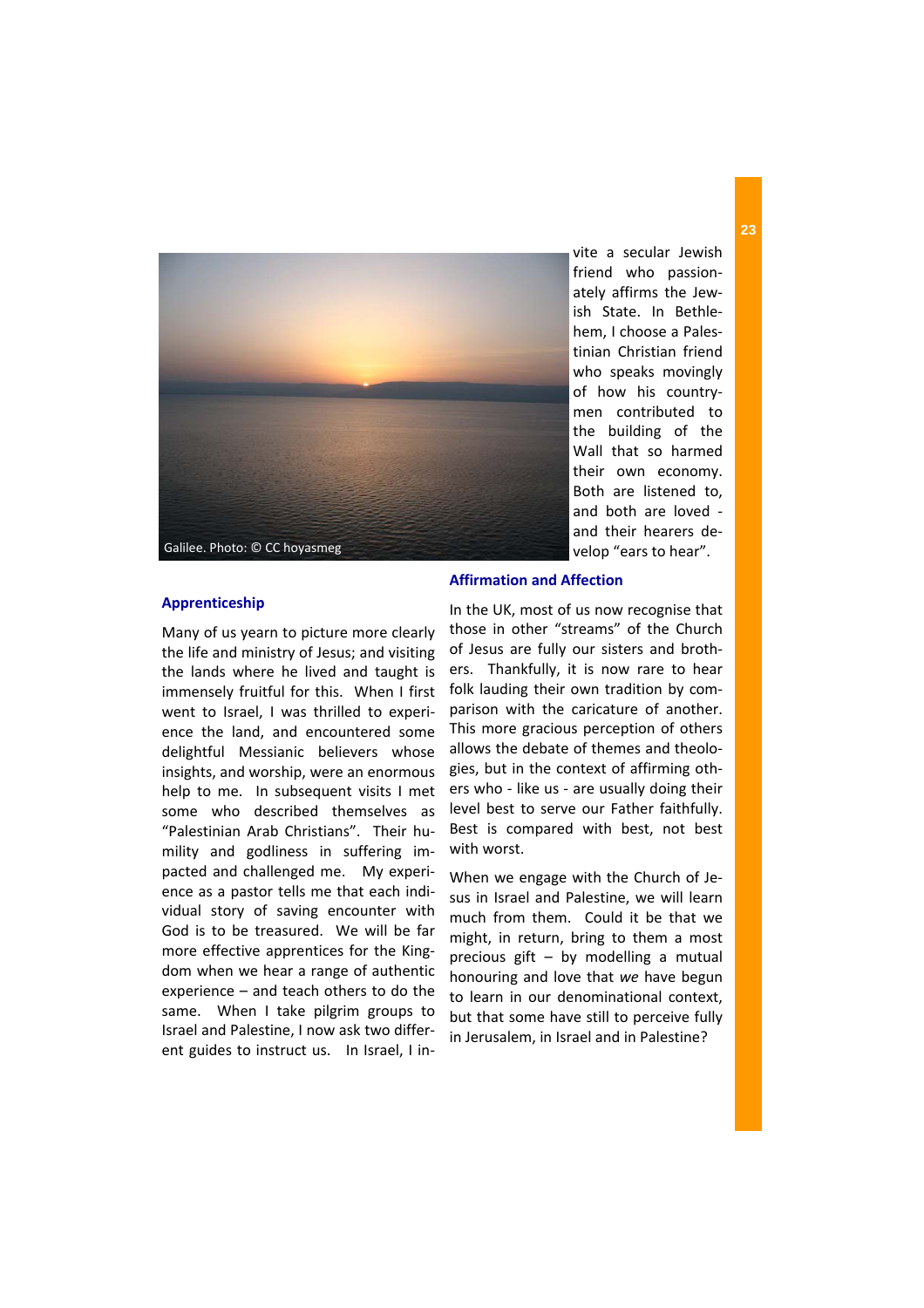I n this short piece, I will attempt to<br>identify some core Christian princi-<br>ples of relevance when approaching<br>the conflict in Palestine (Israel, The imidentify some core Christian princi‐ the conflict in Palestine/Israel. The im‐ portance of beginning with shared values is that it can be a good foundation for going on to identify and pursue particular goals.

One of the most fundamental beliefs we have as Christians is that every human being is created in the image of God.

'So God created man in his own image, in the image of God he created him; male and female he created them.' (Genesis 1:27)

The profound truth that we have all been "made in God's likeness" (James 3:9) is made even more potent by the fact that this dignity is inherent to every human being, regardless of divisions like race and class ("there is neither Jew nor Greek, slave nor free,

male nor female", Galatians 3:28).

The second shared principle I would like to emphasise is the Biblical understand‐ ing that it is justice that "will produce lasting peace and security" (Isaiah 32:17, CEV). But why is this exactly? Why do people talk about a 'just peace'? Surely peace is simply the absence of violence?

The reason why "justice" leads to "peace and security" is two-fold. Firstly, a peace without justice can be unsustainable. In a conflict dynamic between two peoples, unless one group is annihilated or effec‐ tively de‐ stroyed, then the enduring *in*justice will be a spur for continued fighting.

Secondly, it is crucial to remember the full meaning of the Hebrew



word for 'peace' in the Bible – *shalom*. Shalom is not a 'negative peace', mean‐

*shalom is something much richer, more profound* 

ing simply a lack of war. Rather, shalom is some‐ thing much richer, more profound  $-$  "[it] is not just the absence of hostility, but 'peace with justice'."

This Christian understanding of a 'just peace' then, is not just a ceasefire. It is the vision of the Prophet Micah, where everyone "will sit under his own vine and under his own fig tree, and no one will make them afraid" (Micah 4:4).

This is the kind of just peace so sorely lacking in Palestine/Israel. The Palestine Kairos document authors wrote how "the Israeli occupation of Palestinian land is a sin against God" as it distorts "the image of God in the Israeli who has become an occupier just as it distorts this image in the Palestinian living under occupation".

# **Core Christian Principles Common to All Ben White**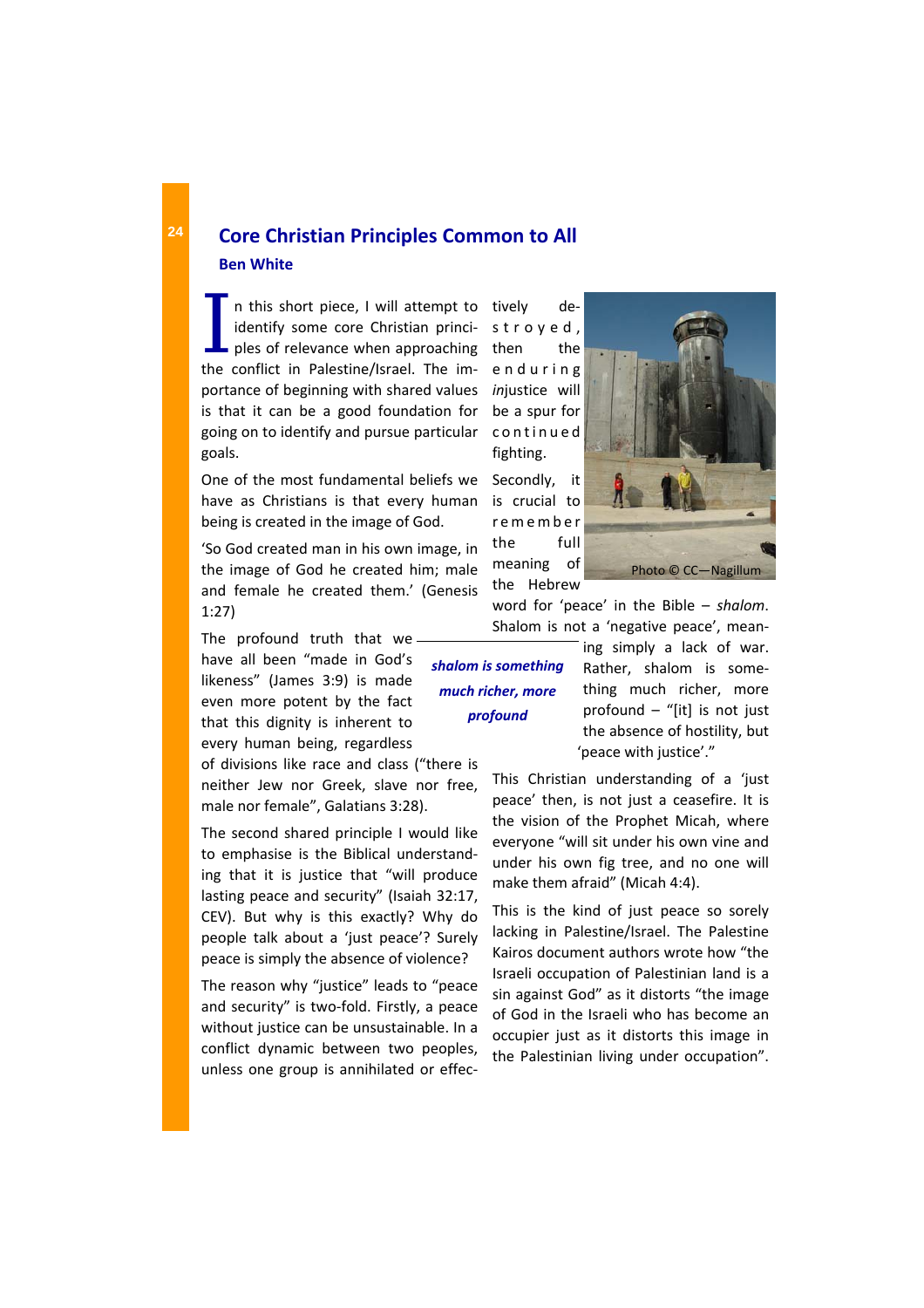Every Christian should oppose the killing of Israelis in restaurants; every Christian should oppose the killing of Palestinians and the humiliating subjugation of a military occupation.

Yet we do not take steps towards a just peace without being realistic about the

> *peace must be built on justice*

root causes of the conflict, and the structural imbalance between Israel and the stateless, exiled Palestini‐ ans. In the occupied West

Bank, where there is one rule for Jewish settlers and another for Palestinians, human dignity is being trampled on every time a Palestinian home is demol‐ ished, land is confiscated, and permis‐ sion to travel in one's own country de‐ nied.



Based on our understanding of how God has created human beings equal in worth and dignity, and the fact that it is justice which brings peace, all Christians should – and *must* – be able to speak up for human rights in Palestine/Israel. These "common principles" mean sup‐

port for a settlement "built on equality and sharing". As Christian leaders said in May 2008, there must be protec‐ tion for "the individual and

collective rights of Jews and Palestinians in the Holy Land".

These common values must lead to action. One such example is 'A Just Peace for Palestine', a grassroots campaign for all those who want to be involved in supporting a just resolution to the con‐

> flict. A core belief of this Amos Trust initiative is that a just peace for Palestine will also mean peace and security for Jewish Israelis, and that it is a critical time for churches to speak up – and act.

> That is one possibility. To conclude, I will summarise these "core Chris‐ tian principles common to all", and their significance. Firstly, every human being has inherent dignity and equal worth – Jew or Palestin‐ ian – and furthermore, peace must be built on justice. Secondly, these Biblical values lead us, or should lead us, to a practical commitment to the protection of human rights in Palestine/Israel, and prophetic protest when they are abused.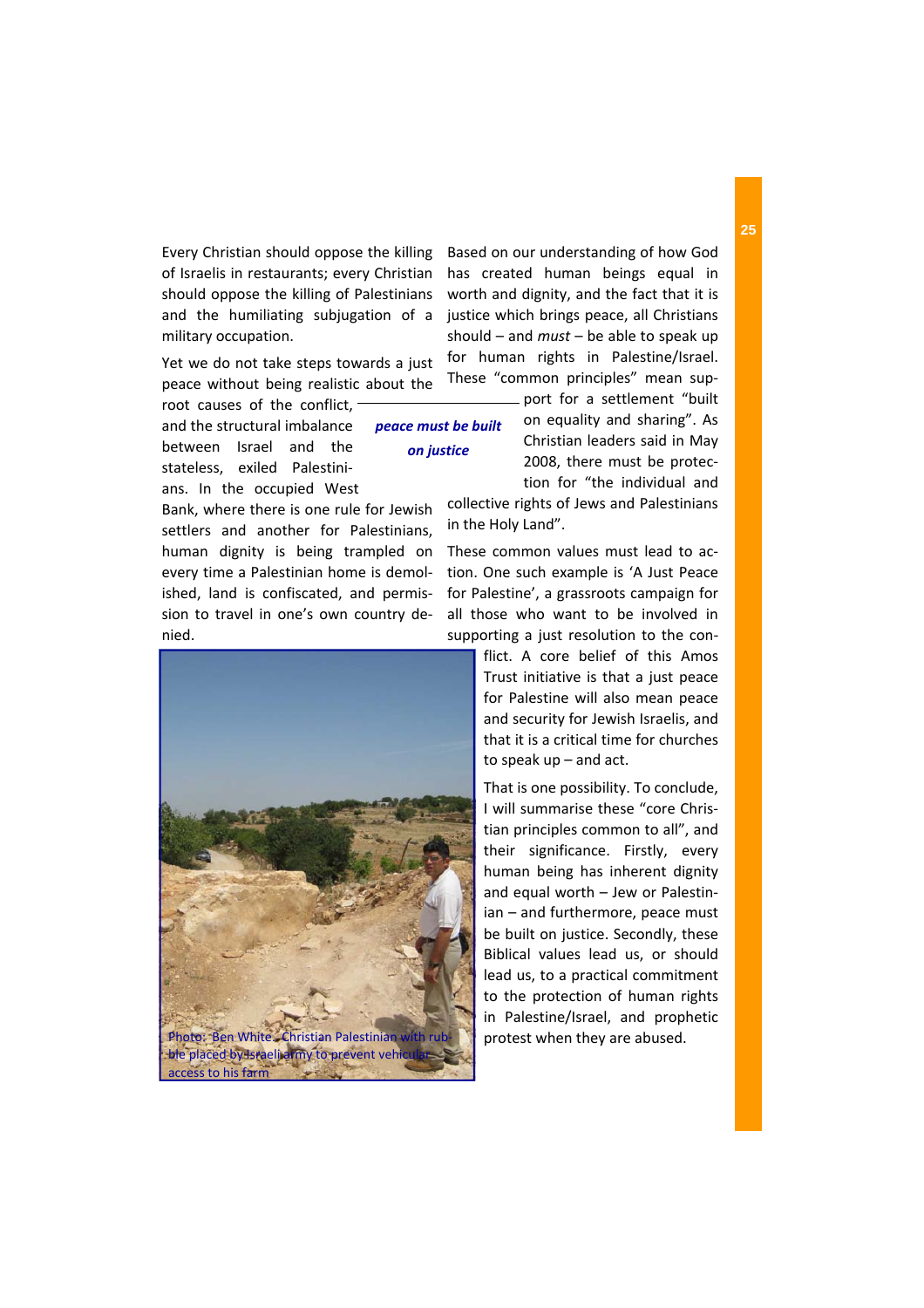## **The Contributors**

### **Christopher Catherwood**

Christopher Catherwood holds degrees from Cambridge and Oxford in modern history. He teaches at Cambridge University and the University of Richmond and has written and edited more than twenty‐five books, including A Brief History of the Middle East.

#### **Revd Mike Fuller**

Mike Fuller, a Baptist minister, is a qualified teacher and after nearly twenty years pastoring Baptist churches in Cardiff, Coventry and Banbury, teaches Religious Education and Philosophy. His ministry of teaching, writing and encouragement for the wider church includes regular travel to Israel and Palestine, where he teaches and leads pilgrimage tours.

### **Dr Richard Harvey**

Richard Harvey, formerly the UK Director of Jews for Jesus, is Director of Training at All Nations Christian College. He teaches Old Testament, the Hebrew language and Jewish studies. A revised version of his PhD thesis was published as "Mapping Messianic Jewish Theology: A Constructive Approach".

### **Jerry Marshall**

Jerry Marshall is an entrepreneur and General Manager of Transformational Business Network. He was brought up in the Middle East and has been a regular visitor to Palestine since 1995, helping create jobs to bring hope and support peace.

#### **Dr Fiona McCallum**

Fiona McCallum works at the University of St Andrews on the political role of the Christian communities in the contemporary Middle East. Her research covers government integration policies to‐ wards Christian communities, identity issues, Christian political participation in the region and reli‐ gious leadership. She is joint founder of the Christians in the Middle East Research Network.

#### **Dr Salim J. Munayer**

Salim Munayer has served at Bethlehem Bible College since 1979, for almost twenty years as Aca‐ demic Dean. He is Executive Director of Musalaha, which he founded in 1990. He earned his PhD from the Oxford Centre for Mission Study and University of Cardiff in Wales. He has written five books and many articles on reconciliation in the Palestinian‐Israeli conflict.

### **Revd Chris Rose**

Chris Rose is Associate Director of Amos Trust, a human rights organisation that works with peace‐ makers from Christian, Jewish and Muslim backgrounds, as well as those who are Israeli and Pales‐ tinian.

### **Calvin L. Smith, Ph.D.**

Dr Calvin Smith is Principal of King's Evangelical Divinity School (United Kingdom) and Editor of the Evangelical Review of Society and Politics. He lectures in theology and hermeneutics, as well as re‐ searching and writing in the fields of Evangelicalism and politics, Pentecostalism in Latin America and Christian responses to the modern State of Israel.

### **Geoffrey Smith**

Geoffrey Smith lived in Jerusalem for three years and has made many visits both to Israel and to the Palestinian Authority. He is a broadcaster on the Middle East and retired as UK Director of Christian Friends of Israel in March 2010.

#### **Ben White**

Ben White is a writer specialising in Palestine/Israel, who has visited the Holy Land regularly since 2003. His first book, 'Israeli Apartheid: A Beginner's Guide', was published in 2009. He is working with Amos Trust on the 'A Just Peace for Palestine' campaign.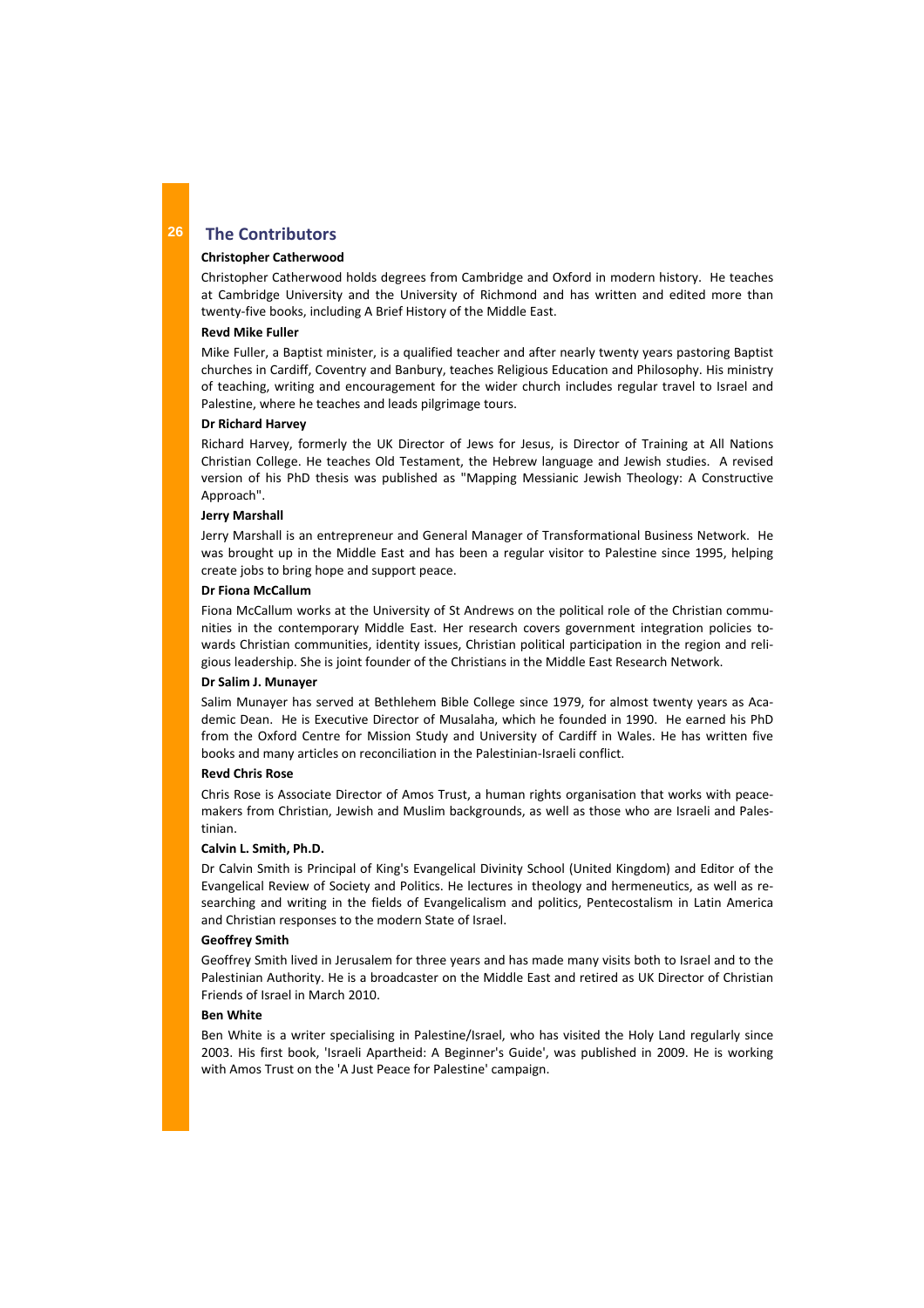## **ABOUT CONCORDIS INTERNATIONAL**

Concordis International is a British non‐profit organisation that seeks to achieve long‐ term transformation of relationships across conflict boundaries, by engaging all constituencies in sustained examination of issues of common interest, moving beyond the lines of confrontation to build on shared purpose and explore new possibilities for peace. Rather than becoming involved in official peace negotiations, we aim to build relationships of trust that pave the way for peace or contribute to post-conflict nation‐building. The work is underpinned by values – such as justice and equity – that are shared by those of many faiths and traditions.

Concordis' primary methodology involves a series of informal, low‐profile consultations in a neutral venue, attended by key individuals linked to their respective leaders and constituencies. Attending in a personal capacity away from the public and media eye, participants are not under pressure to maintain a party line. Consultations are constructed on a solid foundation of in‐depth research into structural causes of conflict and economic and social factors necessary to sustainable peace. A wide network of academic contacts ensures that the research is of high quality.

Under the name Newick Park Initiative (NPI), the Concordis International team was instrumental in South Africa in establishing confidential dialogue between leading members of the ANC and the white establishment, contributing to the peaceful ending of apartheid. In the aftermath of Rwanda's 1994 genocide, NPI played a critical role in resolving issues of agriculture and justice, successfully bringing together senior Tutsis and Hutus to consider Truth and Reconciliation Commissions and traditional *gacaca* courts. In 1999, at the invitation of senior Sudanese, Concordis (then Relationships Foundation International) and the African Renaissance Institute launched the Sudan Peace‐Building Programme. Subsequently, Concordis responded to Sudanese requests to remain engaged, through facilitating informal dialogue on 'post-conflict' priorities, consolidating Sudan's Comprehensive Peace Agreement, supporting inter-faith co-operation and contributing to the resolution of regional issues like Darfur and Eastern Sudan.

In addition to informal consultations, Concordis adopts other means of furthering peace processes – such as publications and capacity‐building workshops – though



always adopting a non‐partisan approach. Areas other than Sudan where our peacebuilding work is in progress or in a development stage include Kenya, Afghanistan and the Israeli‐Palestinian conflict. The work of Concordis International is funded through contributions from private individuals, community groups, NGOs, grant‐giving trusts and foundations, and government